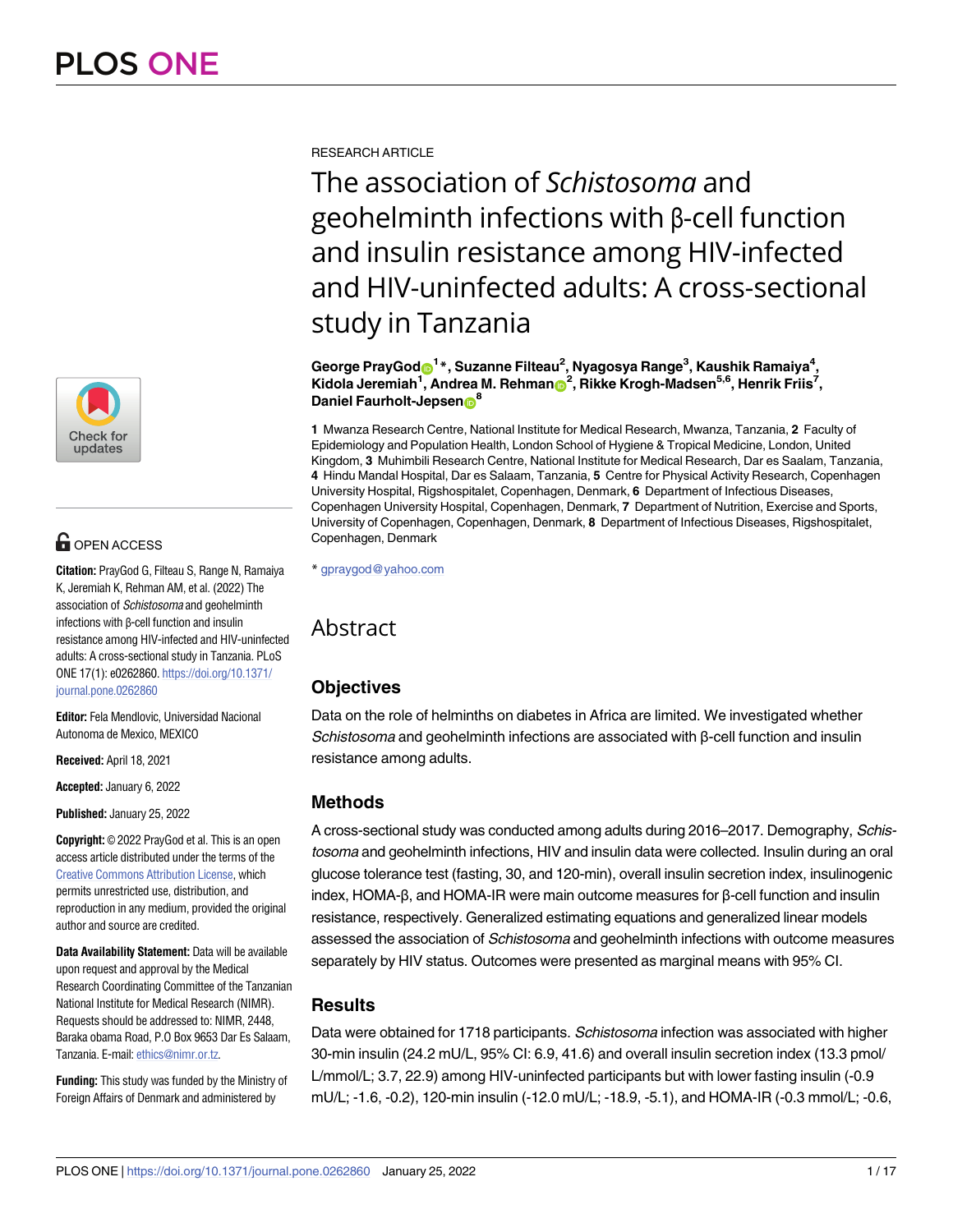<span id="page-1-0"></span>Danida Fellowship Centre (grant: 16-P01-TAN). The Centre for Physical Activity Research (CFAS) is supported by TrygFonden (grants ID 101390 and ID 20045). The funding agencies had no role in the study design, data collection and analysis, decision to publish results or preparation of the manuscript.

**Competing interests:** The authors have declared that no competing interests exist.

-0.05) among HIV-infected participants not yet on antiretroviral therapy (ART). Among HIVinfected participants not on ART, geohelminth infection was associated with lower fasting insulin (-0.9 mU/L; -1.6, -0.2), 120-min insulin (-9.1 mU/L; -17.3, -1.0), HOMA-β (-8.9 mU/L)/ (mmol/L; -15.3, -2.6) and overall insulin release index (-5.1 pmol/L/mmol/L; -10.3, 0.02), although this was marginally significant. There was no association among those on ART.

## **Conclusions**

Schistosoma infection was associated with higher β-cell function among HIV-uninfected participants whereas Schistosoma and geohelminth infections were associated with reduced β-cell function among HIV-infected participants not on ART.

## **Introduction**

Schistosomes and geohelminths are neglected human infections with significant morbidity particularly in the global south including Sub-Saharan Africa (SSA) [[1\]](#page-14-0). Besides causing infectious-related ill health, studies have suggested that *Schistosoma* and geohelminth infections may have a protective role on the low-grade chronic inflammation-linked cardiometabolic diseases (including diabetes)  $[2, 3]$  $[2, 3]$  $[2, 3]$  $[2, 3]$  as they change Th1 to Th2 immune response i.e. shifting proinflammatory to regulatory response [\[4](#page-14-0), [5](#page-14-0)]. These helminths infections may increase circulating levels of interleukin (IL)-4, IL-5, IL-10 and IL-13 which may act to blunt or reverse the Th1-induced inflammation in metabolic tissues resulting in increased insulin sensitivity [\[6](#page-14-0)]. A recent systematic review of four Asian studies showed that helminth infections were associated with lower risk of type 2 diabetes [[2\]](#page-14-0). However, there has been limited work to investigate the role of helminths on diabetes in SSA, where due to significant overlap with other infections like HIV, the association of helminths with diabetes could be different.

Data suggest that HIV infection, in contrast to helminths may increase the risk of diabetes [\[7](#page-14-0), [8](#page-14-0)]. Epidemiological data report elevated serum levels of inflammatory markers (e.g. IL-6) and C-reactive protein (CRP) and link these to excess risk of diabetes and cardiovascular events [[9](#page-14-0), [10](#page-14-0)] suggesting that that inflammatory process and immune-modulation may explain the higher risk. Observational and experimental studies have suggested that schistosomiasis and other helminths could lead to more severe HIV infection characterized by a higher viral load  $[11-14]$  $[11-14]$  $[11-14]$ . Mice studies link this higher viral load to weakened ability of the host Th1 cellular components to fight viruses and reactivation of latent viruses  $[15, 16]$  $[15, 16]$  $[15, 16]$ . We suggest that the immunological shift from Th1 to Th2 exerted by *Schistosoma* and geohelminth infections may suppress Th1 cellular ability to fight HIV virus and bacterial infections leading to significant activation of cellular components of the immune system and chronic inflammation. In this paper we assessed whether people with *Schistosoma* or geohelminth-HIV co-infections compared to those with HIV infection only have more insulin resistance and consequently reduced β-cell function [[17](#page-15-0)]. Also, we assessed if *Schistosoma* and geohelminth infections reduce insulin resistance and as a result enhance β-cell function among HIV-uninfected individuals.

### **Materials and methods**

#### **Study design and settings**

This was a cross-sectional analysis of baseline data from the Chronic Infections, Co-morbidities and Diabetes in Africa (CICADA) study, a cohort study investigating risk factors for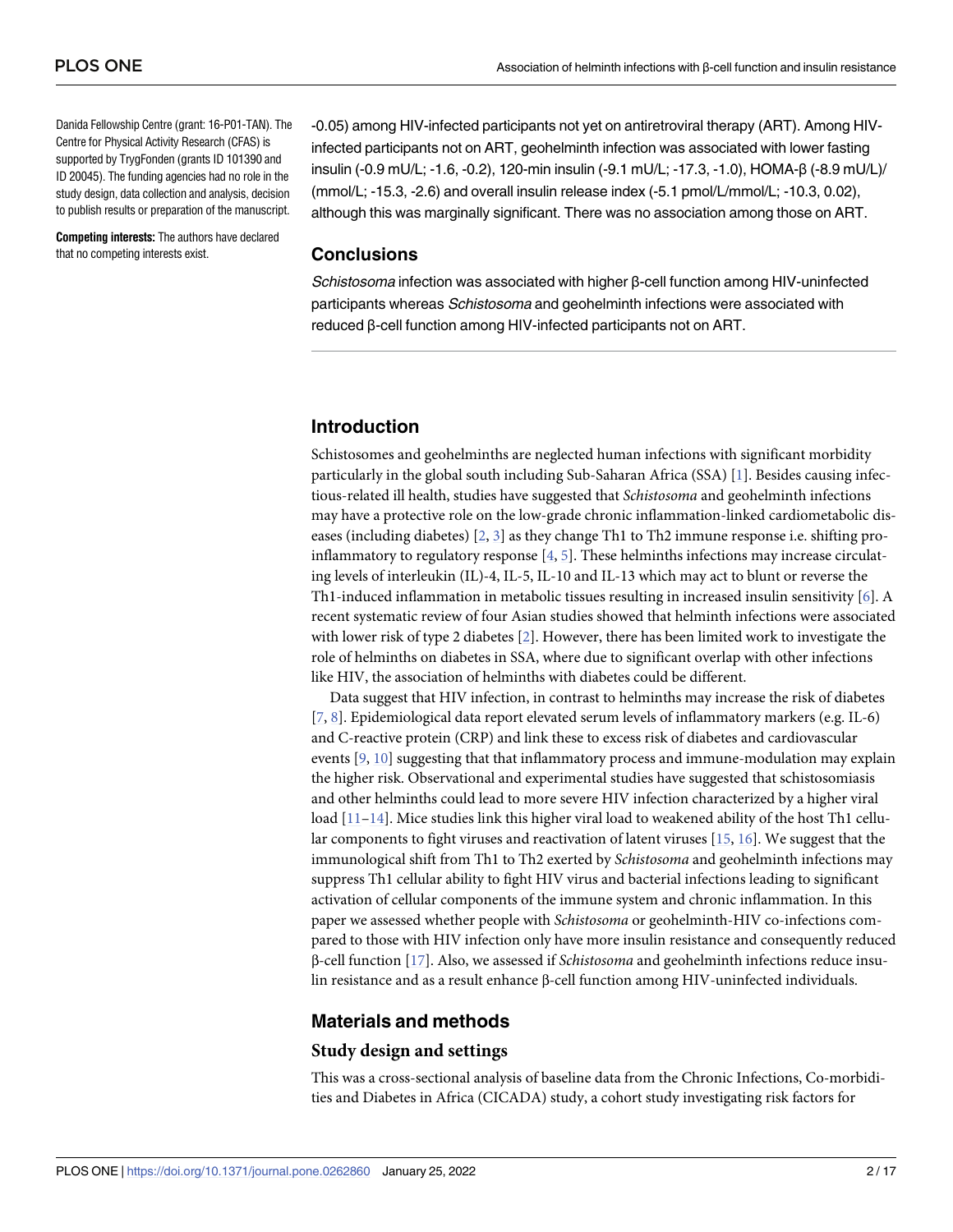<span id="page-2-0"></span>diabetes among HIV-uninfected and HIV-infected adults in north-western Tanzania and registered at clinical.trials.gov as NCT03106480. During October 2016 to November 2017, CICADA recruited 1947 participants and those with both helminth (*Schistosoma* and geohelminth) and insulin data were eligible for inclusion in the current analysis.

## **Recruitment of participants**

The study population and main methods have been reported recently [[7](#page-14-0)]. Briefly, all surviving HIV-infected individuals from the Nutritional Support for African Adults Starting Antiretroviral Therapy (NUSTART) trial [\[18\]](#page-15-0) and both HIV-infected and uninfected individuals from TB-NUT (Nutrition, Diabetes and Pulmonary Tuberculosis) study [[19](#page-15-0), [20](#page-15-0)] were invited for enrolment in CICADA study. HIV-infected participants from those studies had been on ART a median of 53 months (interquartile range 46; 102 months). In addition, a new cohort of HIV-infected people who visited antiretroviral therapy (ART) clinics in Mwanza City from October 2016 to November 2017, who were preparing to start ART and were not part of TB-NUT or NUSTART cohorts were also invited if they were aged  $\geq$  18 years and residents of Mwanza City. Using a computer-generated randomization list, we randomly selected half of the new HIV-infected participants and selected HIV-uninfected participants for frequency matching. Criteria for HIV-negative participants were: lived within the same neighbourhood as the HIV index participant (defined as living in the same street or sub-village), HIV-negative based on HIV rapid tests, had lived in Mwanza City for at least 3 months with no plans for relocating within the next 3 years, aged 18 years or above and age difference from the HIVinfected index participant not more than 5 years, same sex as the HIV-infected index participant, and willing to consent.

## **Data collection**

**Demography, socioeconomic status (SES) and NCDs risk factors.** Data on demography, level of education, occupation, religion, marital status, alcohol intake, and smoking were collected based on WHO STEPS manual questionnaire [\[21](#page-15-0)]. In addition, information on possession of house (including type of toilet used and cooking place), bicycle, motorcycle, vehicle, sewing machine, radio, television, gas cooker, air-condition, mobile phone, animals, chicken, and boat were collected and used to compute SES using principal component analysis [\[22\]](#page-15-0). In this paper, SES was divided in tertiles (i.e. lower, middle and upper). Smoking history was classified as never, past and current smoking while alcohol intake was classified to never or ever groups. Reported physical activity was collected using global physical activity questionnaire and computed as metabolic equivalent of tasks minutes per week [[23](#page-15-0)]. Participants were asked for a history of tuberculosis (TB) treatment and being on TB treatment was considered as ongoing clinical TB.

**Anthropometry and body composition.** While barefoot and with minimal clothing, weight of the participant was determined to the nearest 0.1 kg using a digital scale (Seca, Germany), height measured to the nearest 0.1 cm using a stadiometer fixed to the wall (Seca, Germany) and waist circumference using non-stretchable tape to the nearest 0.1 cm. Anthropometric measurements were taken in triplicate and medians were used for analysis. Based on weight and height measurements, body mass index (BMI) was calculated as mass  $(kg)/$ height  $(m)^2$ . Fat mass  $(kg)$  was determined using a bio-impedance analyser (Tanita BC418, Tokyo, Japan).

**Glucose, insulin, CRP and HIV assessment.** Following 8 hours of overnight fasting, plasma glucose (Hemocue201 RT, Hemocue AB, Angelholm, Sweden) and glycated haemoglobin A1c (HbA1c) (Hemocue HbA1c 501, Hemocue AB, Angelholm, Sweden) were determined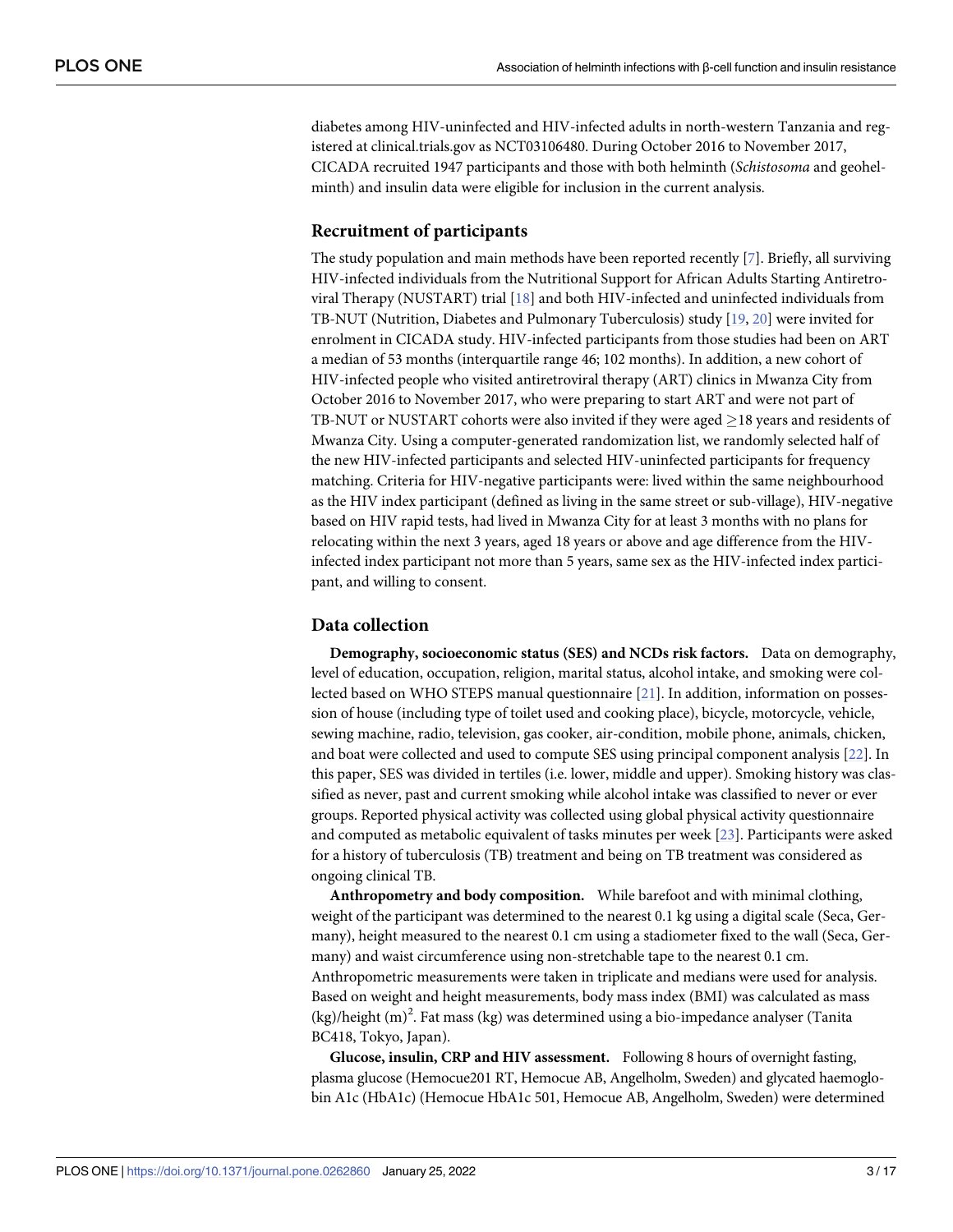<span id="page-3-0"></span>using venous blood. Then participants underwent an oral glucose tolerance test (OGTT) with blood collection at 30 and 120 minutes (min). Venous blood samples drawn at the same time as those for glucose assessment were separated into serum for insulin (fasting, 30 min and 120 min) and CRP assessments and stored at -80˚C pending analysis. ELISA technique was used to assess insulin in Denmark using dual-monoclonal antibodies (ALPCO, Salem, NH, USA) whereas CRP was measured using sandwich ELISA in Germany [[24](#page-15-0)]. HIV testing was done using two rapid antibody tests (SD HIV- 1/2 3.0 SD standard diagnostics Inc, and The Uni-Gold, Trinity Biotech, IDA Business Park, Bray, Co. Wicklow, Ireland). Discordant samples were tested using Uniform II vironostika-HIV Ag/Ab Micro-Elisa system (Biomerieuxbv, The Netherlands).

**Parasites assessment.** Helminth prevalence was determined using stool and urine samples. Stool was collected for determination of geohelminths (i.e Hookworms, *Ascaris lumbricoides*, *Trichiuris trichiura*, and *Strongyloides stercoralis*) and *Schistosoma (S*.*) mansoni*. Then duplicate smears (41.7 mg) were prepared from each stool sample and examined within 30 minutes of collection by two technicians using the Kato-Katz method [[25](#page-15-0)]; differences in results read by the two technicians were resolved by consensus. Urine samples were examined for *Schistosoma (S*.*) haematobium* eggs in 10 ml of urine according to the nucleopore filtration method. Based on these data, participants with any geohelminth infection were classified as geohelminth-infected whereas those with any *Schistosoma* infection were classified as *Schistosoma*-infected. Also, there were 15 participants (*<*1%) who had *Schistosoma* and geohelminth co-infection and these were classified as *Schistosoma*-infected. *Schistosoma* and geohelminth groups were the main exposure variables. These were analysed separately because schistosomes are blood-flukes and may lead to more severe tissue pathologies [[26](#page-15-0)] and therefore might have distinct immune modulation characteristics in relation to β-cell function and insulin resistance compared to geohelminth infections. Also using blood sample we determined malaria infection using standard malaria microscopy techniques [\[27\]](#page-15-0).

**β-cell function and insulin resistance.** Fasting, 30,and 120 min insulin levels, Homeostatic model assessment (HOMA)-β, insulinogenic index and total insulin release index were used as surrogates of β-cell function [\[28–30](#page-15-0)] whereas HOMA-Insulin Resistance (IR) was used as surrogate of insulin resistance [[30](#page-15-0)] (S1 [Table](#page-13-0)). In addition, fasting, 30, and 120 min glucose, HbA1c, fat mass and waist circumference were included as secondary markers of β-cell function and insulin resistance. All markers were used as outcome measures.

#### **Ethics**

Ethical clearance was provided by the National Institute for Medical Research (NIMR) in Tanzania and the London School of Hygiene and Tropical Medicine in UK and a consultative approval was obtained from the National Committee on Health Research Ethics in Denmark. Participants were enrolled after completing a written informed consent and those with diabetes and other illnesses were referred to Sekou-Toure referral hospital for care. All data were fully anonymized.

## **Data management and statistics**

Data were double entered in CSPro database and analysed in STATA version 13 (Station College, Texas, USA). Demographic characteristics, body composition, physical activity, smoking, alcohol drinking, CRP and HIV were presented as percentages, means, and geometric means. Comparison of these variables between participants without helminth infection vs those with *Schistosoma* or geohelminth infection were done using t-test (if variables were continuous or after log-transformation where data were presented as geometric means) and chi-squared test (if variables were categorical).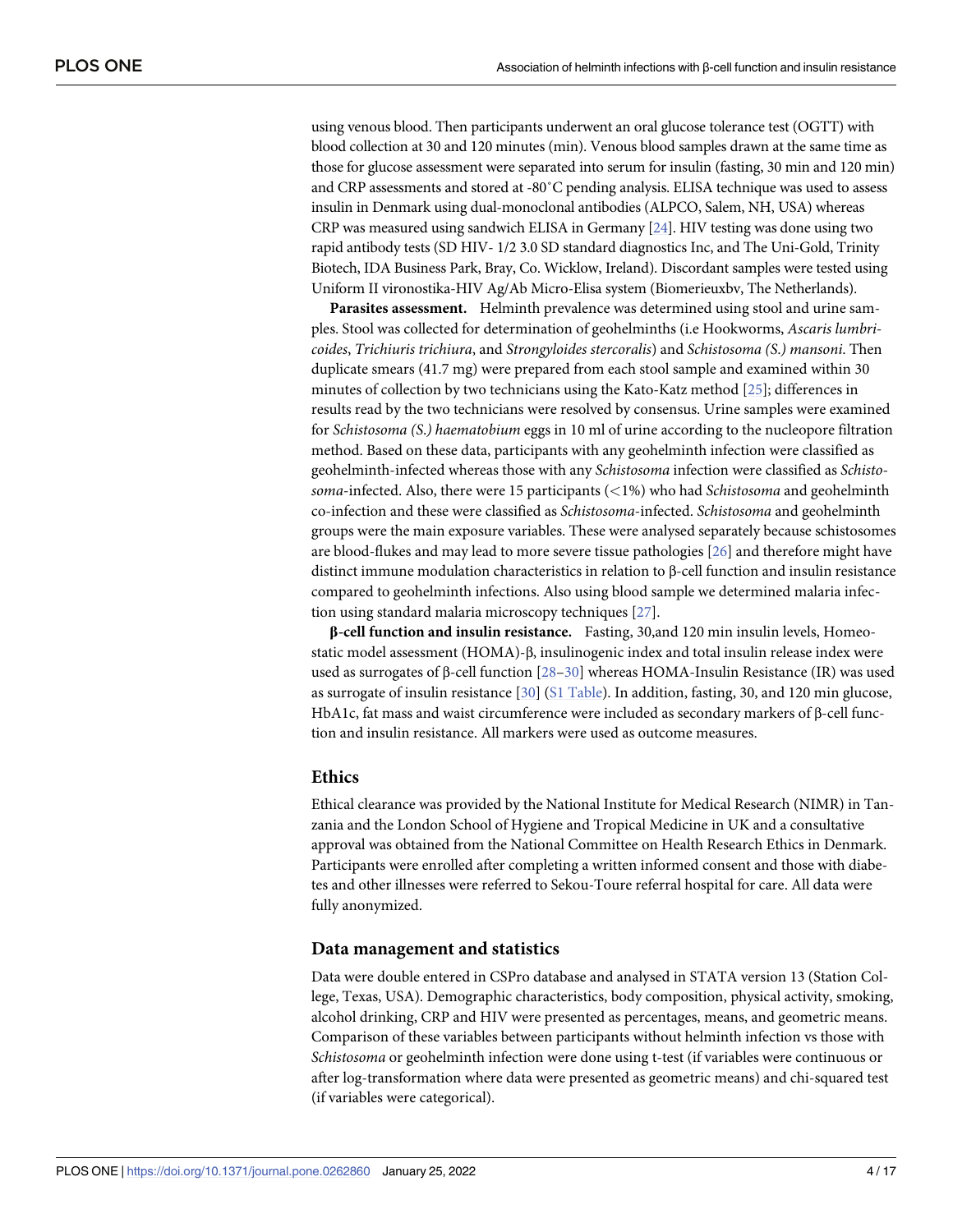<span id="page-4-0"></span>We investigated the role of *Schistosoma* and geohelminth infections on fasting insulin, 30, and 120 min insulin using generalized estimating equations (GEE) with gamma distribution and log link since data were skewed positively with an unstructured covariance matrix (to account for within-person correlations of these markers at the 3 time points) and robust standard errors. However, for correlated outcomes with normal distribution (fasting glucose, 30, and 120 min glucose) we applied GEE with Gaussian distribution and identity link. For derived markers of β-cell function (i.e. HOMA-β, insulinogenic index and overall insulin release index) and HOMA-IR, which were all positive skewed, we used generalized linear models with gamma distribution and log link to investigate the association of main exposures on these outcomes. Finally, linear regression with robust standard errors was used on to investigate the associations between exposures with HbA1c, fat mass and waist circumference. Analyses were initially adjusted for age and sex and in final models further adjustments for body mass index, physical activity, and CRP were done [[31–33\]](#page-15-0) as well as malaria infection and clinical TB co-morbidities which may cofound the hypothesized relationships [\[34](#page-15-0), [35](#page-15-0)] However, in final models for fat mass and waist circumference we adjusted for alcohol intake [[36](#page-16-0)] and smoking [\[37,](#page-16-0) [38\]](#page-16-0) in addition to CRP and physical activity because these could be important confounders. Data on these associations were presented as marginal means with 95% confidence intervals. In all analyses a significance level of *P<*0.05 was used. Effect modification by HIV status was explored by fitting interaction terms where wald tests with  $p$ <0.05 indicated significant interactions existed.

## **Results**

*Schistosoma*, geohelminth, and insulin data were obtained for 1718 participants (569 HIV-uninfected, 855 HIV infected not on ART and 294 HIV infected on ART) [\(Fig](#page-5-0) 1). Background characteristics of participants not included and those included were similar except the proportion of females was higher in those not included (S2 [Table\)](#page-13-0). Due to significant interactions between *Schistosoma* or geohelminth infection with HIV treatment status on some outcomes [\(S3](#page-13-0)−[S6](#page-13-0) Tables) data are presented by HIV treatment status. The prevalence of *Schistosoma* infection was 8.9% (51/569), 8.1% (70/855), 6.1% (18/294) and that for geohelminth infection was 8.4% (48/569), 6.7% (57/855) and 10.5% (31/294) among HIV-uninfected, HIV-infected not yet on ART and HIV-infected on ART groups, respectively. Prevalence of individual helminths are presented in [\(S7](#page-13-0) and [S8](#page-13-0) Tables). Similar to our earlier report [[7](#page-14-0)], the prevalence of diabetes was 4.4% (25/569) among HIV-uninfected, 9.1% (78/855) among HIV-infected not yet on ART, and 3.1% (9/294) among those HIV-infected on ART. In this cohort published CD4 data showed that participants with HIV-infection had lower CD4 count and those on ART seemed to have higher CD4 count compared to those not yet on ART, but lower CD4 count compared to HIV-uninfected participants [\[7\]](#page-14-0). Among HIV-uninfected participants, those who were *Schistosoma*-infected were younger compared to helminth uninfected participants (35.9 years vs 43.2 years) and the proportion of women was lower in *Schistosoma*-infected compared to helminthuninfected participants ([Table](#page-6-0) 1). Similarly, among HIV-uninfected participants, those infected with *Schistosoma* or geohelminths had lower BMI than those not infected (*P<*0.05). However, the level of physical activity was higher in the geohelminth-infected than helminth uninfected participants (*P* = 0.02). Among HIV-infected participants on ART, *Schistosoma* infected participants seemed to have lower prevalence of current smokers compared to geohelminth uninfected group. We found no other major differences within HIV treatment groups.

#### **Association of** *Schistosoma* **infection with β-cell function and insulin resistance**

[Table](#page-8-0) 2 presents associations of *Schistosoma* infection with markers of β-cell function and insulin resistance. Among the HIV-uninfected group, in final models, *Schistosoma* infection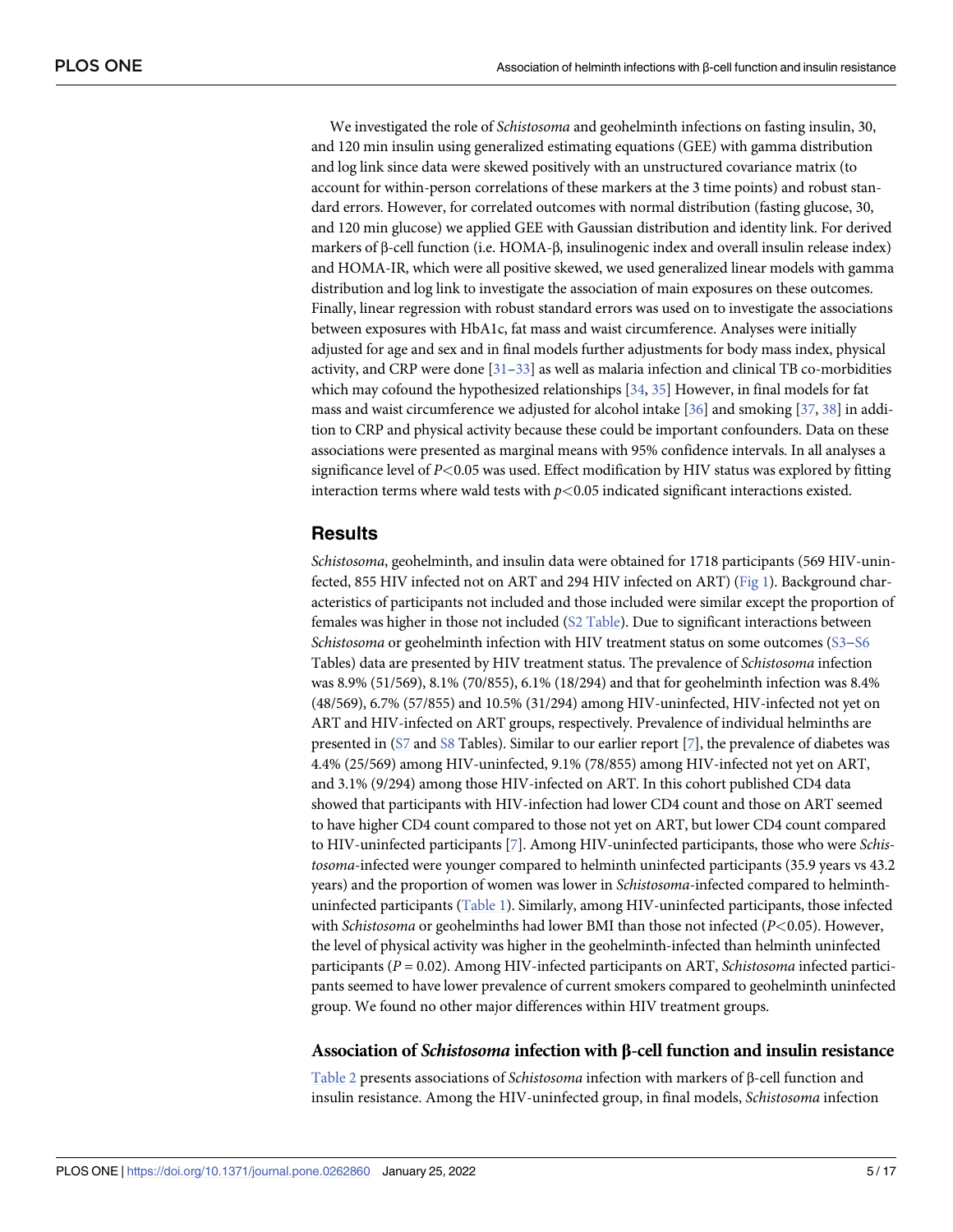<span id="page-5-0"></span>

**[Fig](#page-4-0) 1. Study flow diagram.** ART, Antiretroviral therapy; CICADA, the Chronic Infections, Co-morbidities and Diabetes in Africa.

<https://doi.org/10.1371/journal.pone.0262860.g001>

was associated with higher 30 min insulin (24.2 mU/L, 95% CI: 6.9, 41.6) and overall insulin release index (13.3 pmol/L/mmol/L, 95%CI: 3.7, 22.9) but there was no association with HOMA-IR. In contrast among the HIV-infected not yet on ART group, *Schistosoma* infection was associated with lower fasting insulin (-0.9 mU/L, 95%CI: -1.6, -0.2) and 120 min insulin (-12.0 (mU/L, 95% CI: 18.9, -5.1) as well as HOMA-IR (-0.3 mmol/L, 95%CI: -0.6, -0.05). Among HIV-infected participants on ART 30 min insulin, 120 min insulin, HOMA-β, insulinogenic index and overall insulin release index tended to be lower in participants with *Schistosoma* infection, but no differences were statistically significant.

# **Association of geohelminth infection with β-cell function and insulin resistance**

[Table](#page-9-0) 3 presents the association of geohelminth infection with markers of β-cell function and insulin resistance. In final adjusted models, we found that among the HIV-uninfected group, geohelminth infection was associated with lower insulinogenic index (-0.9(mU/L)/(mg/dL, 95% CI:—1.7, -0.1), but there was no association with insulin resistance. In addition, among HIV-infected participants not yet on ART, geohelminth infection was associated with lower fasting insulin (-0.9 mU/L, 95% CI: -1.6, -0.2), 120 min insulin (-9.1 mU/L, 95%CI: -17.3, -1.0), HOMA-β (-8.9 mU/L)/(mmol/L, 95% CI: -15.3, -2.6), and overall insulin release index (-5.1 pmol/L/mmol/L, 95%CI: -10.3, 0.02), although this was marginally significant. Among HIV-infected participants on ART we found no association with geohelminths.

# **Association of helminth infections with glucose, HbA1c and body composition**

There was no association between *Schistosoma* infection with glucose, HbA1c, fat mass and waist circumference in either HIV-infected group [\(Table](#page-10-0) 4). However, among HIV-uninfected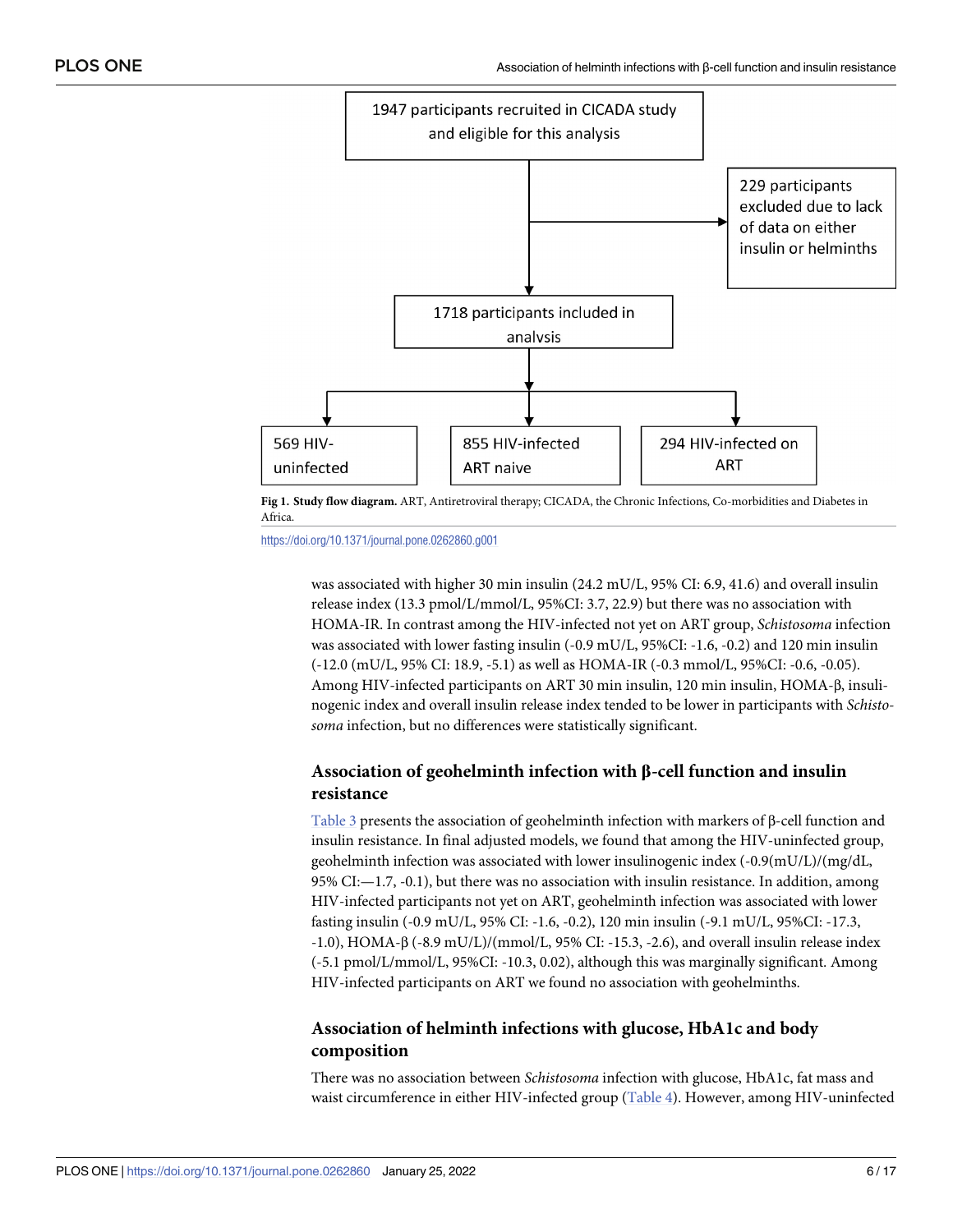<span id="page-6-0"></span>

|                                                         | Helminth un-infected | Schistosoma-infected <sup>a</sup> | Geohelminth-infected <sup>b</sup> | $P^{c}$                  | $I\!\!P^{\rm d}$ |
|---------------------------------------------------------|----------------------|-----------------------------------|-----------------------------------|--------------------------|------------------|
| HIV-uninfected participants                             | $N = 470$            | $N = 51$                          | $N = 48$                          |                          |                  |
| Age (years), mean (SD)                                  | 43.2 (12.8)          | 35.9 (11.4)                       | 40.5(15.3)                        | < 0.0001                 | 0.19             |
| Female sex, n(%)                                        | 270 (57.5)           | 17(33.3)                          | 25(52.1)                          | 0.001                    | 0.48             |
| Social economic status, n(%)                            |                      |                                   |                                   |                          |                  |
| Lower                                                   | 63 (13.4)            | 3(5.9)                            | 6(12.5)                           | 0.11                     | 0.45             |
| Medium                                                  | 211 (44.9)           | 30 (58.8)                         | 26(54.2)                          |                          |                  |
| Higher                                                  | 196(41.7)            | 18(35.3)                          | 16(33.3)                          |                          |                  |
| Body mass index (kg), mean (SD)                         | 23.8(4.9)            | 22.5(3.2)                         | 21.5(3.3)                         | 0.05                     | 0.001            |
| Physically activity (MET min per week), mean (SD)       | $8809(6898)^t$       | 10233 (8527)                      | 11289 (7774)                      | 0.17                     | 0.02             |
| Smoking status, n(%)                                    |                      |                                   |                                   |                          |                  |
| Never                                                   | 366 (77.9)           | 36(70.6)                          | 34 (70.8)                         | 0.40                     | 0.51             |
| Past                                                    | 64 (13.6)            | 8(15.7)                           | 8(16.7)                           |                          |                  |
| Current                                                 | 40(8.5)              | 7(13.7)                           | 6(12.5)                           |                          |                  |
| Ever taken alcohol, n (%)                               | 322 (68.5)           | 37(72.6)                          | 27(56.3)                          | 0.55                     | 0.08             |
| C-Reactive Protein $(mg/L)^e$                           | $1.5(1.3, 1.6)^f$    | 1.8(1.3, 2.7)                     | 1.3 $(0.9, 1.7)^f$                | 0.18                     | 0.39             |
| Tuberculosis treatment, n(%)                            | 0(0)                 | 0(0)                              | 0(0)                              | $\overline{\phantom{a}}$ | $\frac{1}{2}$    |
| Malaria infection, n(%)                                 | 5(1.1)               | 1(1.9)                            | 2(4.2)                            | 0.46                     | 0.13             |
| HIV-infected not on antiretroviral therapy participants | $N = 728$            | $N = 70$                          | $N = 57$                          |                          |                  |
| Age (years), mean (SD)                                  | 33.3 (11.0)          | 38.0 (10.7)                       | 37.3(10.3)                        | 0.88                     | 0.52             |
| Female sex, $n$ (%)                                     | 432 (59.3)           | 40(57.1)                          | 35(61.4)                          | 0.72                     | 0.75             |
| Social economic status, n(%)                            |                      |                                   |                                   |                          |                  |
| Lower                                                   | 308 (42.3)           | 34 (48.5)                         | 27(47.4)                          | 0.23                     | 0.44             |
| Medium                                                  | 239 (32.8)           | 16(22.9)                          | 14 (24.6)                         |                          |                  |
| Higher                                                  | 181 (24.9)           | 20(28.6)                          | 16(28.0)                          |                          |                  |
| Body mass index (kg), mean (SD)                         | 21.2(4.1)            | 20.6(3.4)                         | 20.4(3.9)                         | 0.24                     | 0.17             |
| Physically activity (MET min per week), mean (SD)       | $8955(7301)^{g}$     | 9525 (7970) <sup>g</sup>          | 10007 (7256)                      | 0.54                     | 0.30             |
| Smoking status, n(%)                                    |                      |                                   |                                   |                          |                  |
| Never                                                   | 552 $(76.0)^8$       | $43(63.2)^8$                      | 51 (89.5)                         | 0.02                     | 0.06             |
| Past                                                    | 92 (12.7)            | 10(14.7)                          | 2(3.5)                            |                          |                  |
| Current                                                 | 82(11.3)             | 15(22.1)                          | 4(7.0)                            |                          |                  |
| Ever taken alcohol, n (%)                               | 540 $(74.4)^{g}$     | 57 $(83.8)^8$                     | 19(33.3)                          | 0.09                     | 0.20             |
| C-Reactive Protein $(mg/L)^e$                           | $4.5(3.9, 5.1)^{i}$  | 5.2(3.3, 8.0)                     | $4.5(2.9, 7.0)^{g}$               | 0.54                     | 0.98             |
| Tuberculosis treatment, n(%)                            | 10(1.4)              | 0(0)                              | 3(5.3)                            | 1.00                     | 0.06             |
| Malaria infection, n(%)                                 | 12(1.7)              | 2(2.9)                            | 1(1.8)                            | 0.35                     | 1.00             |
| HIV-infected on antiretroviral therapy participants     | $N = 245$            | $N = 18$                          | $N = 31$                          |                          |                  |
| Age (years), mean (SD)                                  | 45.8 (9.8)           | 43.6 (11.2)                       | 41.4(9.3)                         | 0.37                     | $0.02\,$         |
| Female sex, n(%)                                        | 149(60.8)            | 12(66.7)                          | 18(58.1)                          | 0.62                     | 0.77             |
| Social economic status, n(%)                            |                      |                                   |                                   |                          |                  |
| Lower                                                   | 116(47.4)            | 5(27.8)                           | 12(38.7)                          | 0.27                     | 0.65             |
| Medium                                                  | 32(13.0)             | 3(16.7)                           | 5(16.1)                           |                          |                  |
| Higher                                                  | 97 (39.6)            | 10(55.5)                          | 14(45.2)                          |                          |                  |
| Body mass index (kg), mean (SD)                         | 20.8(3.8)            | 19.6(2.7)                         | 20.4(3.5)                         | 0.19                     | 0.56             |
| Physically activity (MET min per week), mean (SD)       | 8694 (7360)          | 10789 (7806)                      | 11652 (8455)                      | 0.25                     | 0.04             |
| HIV patients on protease inhibitors, n(%)               | 14(5.7)              | 0(0)                              | 2(6.5)                            | 0.61                     | 0.70             |
| Smoking status, $n$ (%)                                 |                      |                                   |                                   |                          |                  |
| Never                                                   | 173(70.6)            | 12(66.7)                          | 24 (77.4)                         | $0.75\,$                 | 0.88             |
| Past                                                    | 60(24.5)             | 5(27.8)                           | 6(19.4)                           |                          |                  |

(*Continued*)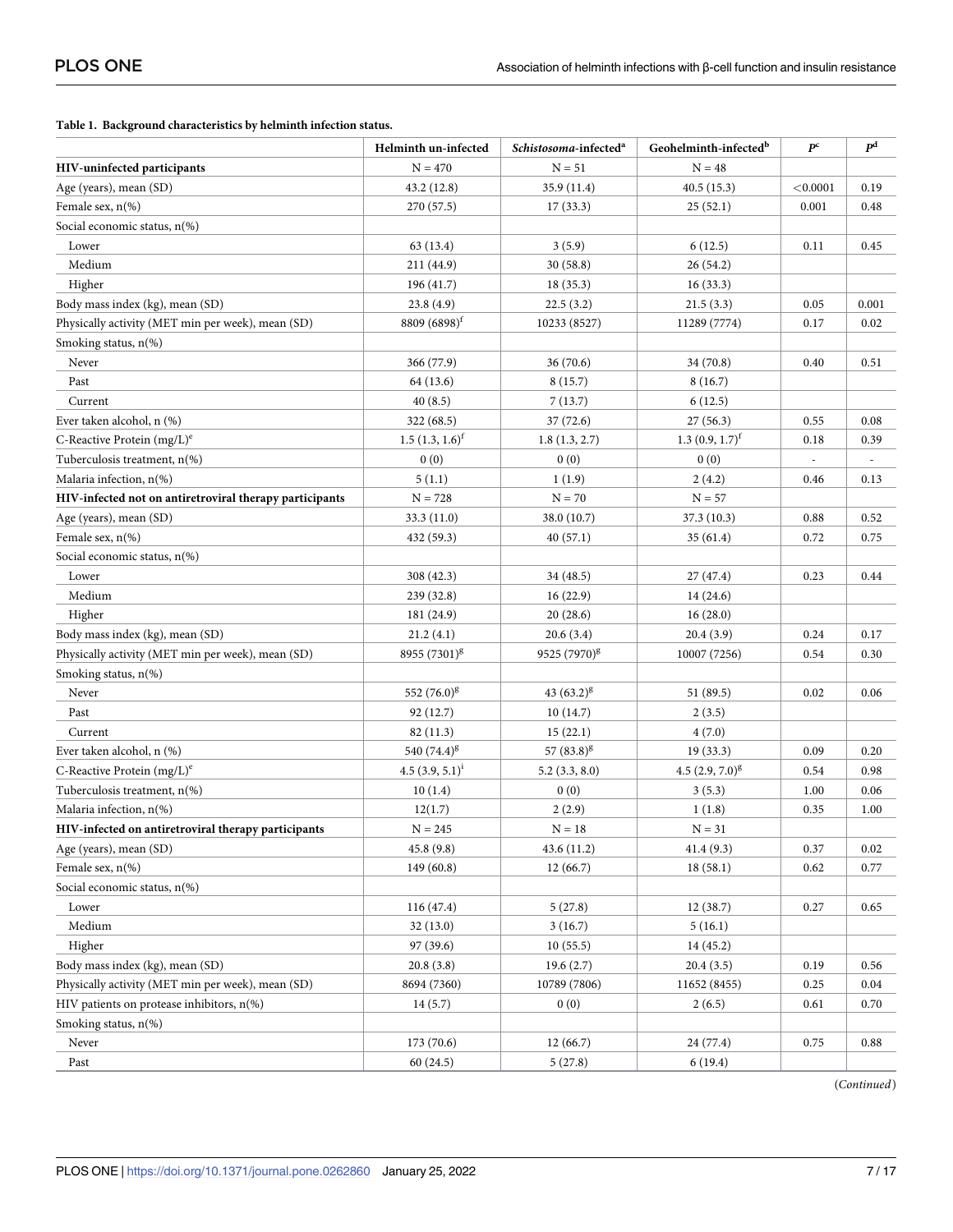#### <span id="page-7-0"></span>**Table 1.** (Continued)

|                               | Helminth un-infected | Schistosoma-infected <sup>a</sup> | Geohelminth-infected <sup>b</sup> | $\mathbf{p}^{\mathbf{c}}$ | D <sup>d</sup> |
|-------------------------------|----------------------|-----------------------------------|-----------------------------------|---------------------------|----------------|
| Current                       | 12(4.9)              | 1(5.5)                            | 1(3.2)                            |                           |                |
| Ever taken alcohol, n (%)     | 182(74.3)            | 12(66.7)                          | 20(64.5)                          | 0.48                      | 0.25           |
| C-Reactive Protein $(mg/L)^e$ | 2.4 $(2.0, 2.8)^{h}$ | 3.0(1.3, 6.9)                     | $1.9(1.1, 3.2)^{g}$               | 0.45                      | 0.36           |
| Tuberculosis treatment, n(%)  | 2(0.82)              | 0(0)                              | 1(3.2)                            | 0.11                      | 0.30           |
| Malaria infection, $n$ (%)    | 9(3.7)               | (5.6)                             | 3(9.7)                            | 0.51                      | 0.14           |

SD, Standard deviation; MET, Metabolic equivalent of task

a Included both *Schistosoma mansoni* and *Schistosoma haematobium*

b Included hookworms, *Ascaris lumbricoides*, *Strongyloides stercoralis* and *Trichuris trichiura*

c Difference between helminth un-infected and *Schistosoma* infected groups

d Difference between helminth un-infected and geohelminth infected groups

e Data presented as geometric mean (95%CI)

f<sub>1</sub>participant missing

<sup>g</sup>2 participants missing

<sup>h</sup>3 participants missing

i 5participants missing

<https://doi.org/10.1371/journal.pone.0262860.t001>

participants, geohelminth infection was associated with lower fat mass and waist circumference ( $P$ <0.005, all) and with HbA1c, although this was only marginally significant ( $P = 0.06$ ) [\(Table](#page-11-0) 5)

### **Discussion**

In this study, we had hypothesized that helminth infection in HIV-uninfected participants would be associated with better insulin sensitivity and β-cell function whereas helminth-HIV co-infection would increase the risk of insulin resistance and β-cell function as result of severe immune activation and chronic inflammation [\[39,](#page-16-0) [40\]](#page-16-0). In agreement with our hypothesis, this analysis found that *Schistosoma* infection was associated with higher level of insulin secretion among HIV-uninfected participants. In addition, among participants with *Schistosoma* or geohelminth infection there was reduced insulin secretion among HIV-infected participants not yet on ART. Contrary to our hypothesis, among HIV-uninfected participants geohelminths were associated with reduced insulinogenic index and among HIV-infected participants not on ART *Schistosoma* infection was associated with reduced insulin resistance. Overall, these metabolic changes were not associated with corresponding changes in serum glucose levels or HbA1c.

#### **Beneficial effects of** *Schistosoma* **and geohelminth infections**

Several studies have reported associations of *Schistosoma* and geohelminth infections with metabolic diseases. A recent study in Uganda found no association of helminths with insulin resistance or glucose [\[41\]](#page-16-0), but in Ethiopia investigators found in a small study that *S*. *mansoni* infection was associated with reduced risk of impaired fasting glucose, but not with insulin secretion [[42](#page-16-0)]. Outside SSA, onene Chinese study by Yuhong and colleagues found that history of previous *S*. *mansoni* infection was associated with reduced risk of diabetes and better metabolic profile among adults aged *>*60 years [\[43\]](#page-16-0). Similarly, Wiria and colleagues found that helminths were associated with modest improvement in insulin sensitivity not accounted by body mass index reduction alone [[44](#page-16-0)]. Most previous studies investigated the role of helminths on insulin resistance and not both insulin resistance and β-cell function. Therefore, our study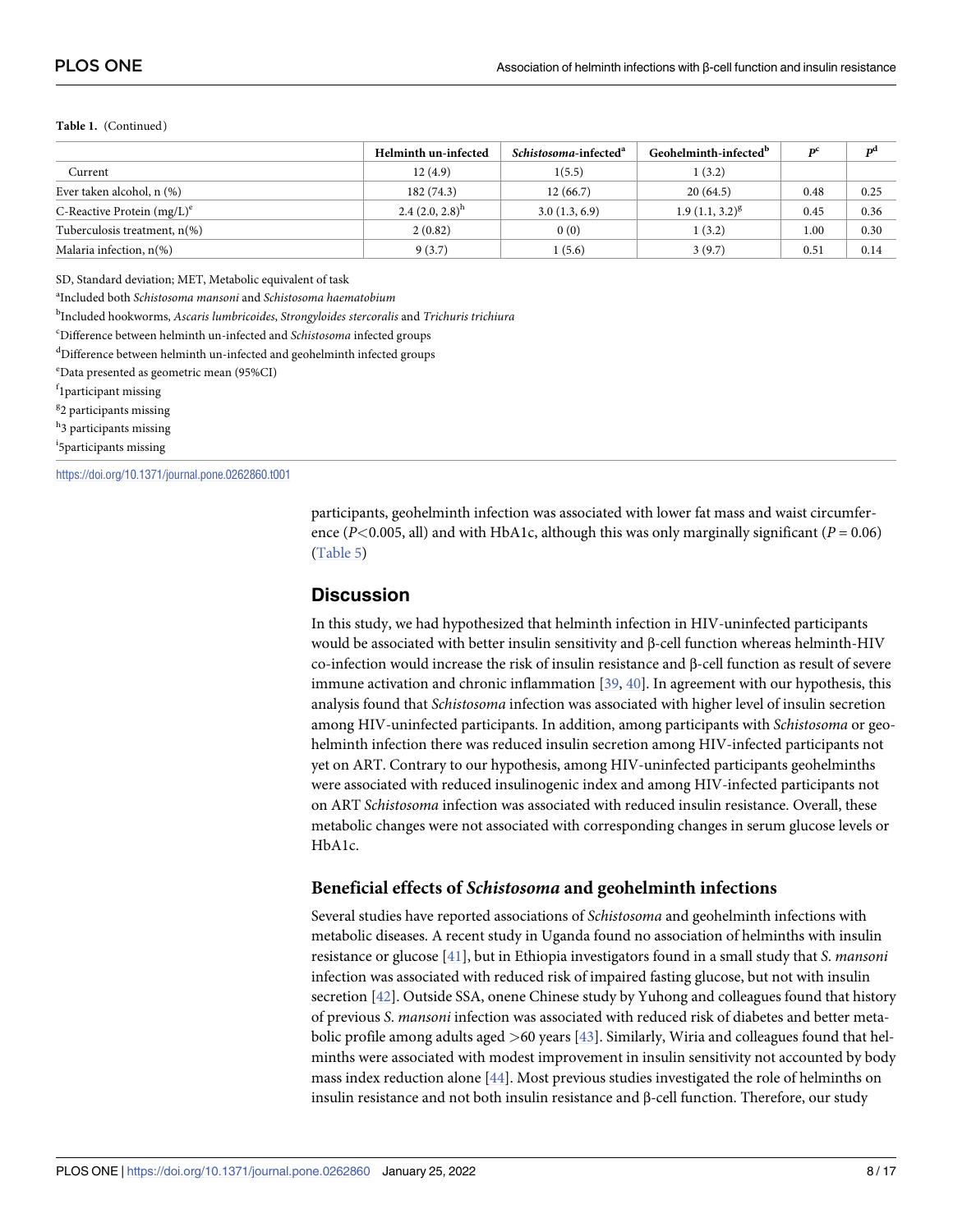|                                                          | Age and sex adjusted model |                          |                            |                  | Fully adjusted model <sup>a</sup> |                         |                             |       |
|----------------------------------------------------------|----------------------------|--------------------------|----------------------------|------------------|-----------------------------------|-------------------------|-----------------------------|-------|
|                                                          |                            | Marginal means (95% CI)  |                            | $\boldsymbol{P}$ |                                   | Marginal means (95% CI) |                             | P     |
|                                                          | Schistosoma-<br>uninfected | Schistosoma-<br>infected | Difference                 |                  | Schistosoma-<br>uninfected        | Schistosoma<br>infected | Difference                  |       |
| HIV-negative participants ( $N = 569$ )                  |                            |                          |                            |                  |                                   |                         |                             |       |
| Insulin level during OGTT                                |                            |                          |                            |                  |                                   |                         |                             |       |
| Fasting insulin (mU/L)                                   | 7.2(6.7, 7.8)              | 6.9(5.9, 7.9)            | $-0.3$ $(-1.4, 0.8)$       | 0.57             | 7.0(6.5, 7.5)                     | 7.2(6.3, 8.2)           | $0.2$ ( $-0.8$ , 1.3)       | 0.69  |
| Insulin at 30 min (mU/L)                                 | 54.3 (50.4, 58.1)          | 74.6 (58.9, 90.3)        | 20.3(4.1, 36.6)            | 0.01             | 54.6 (51.1, 58.1)                 | 78.8 (62.0, 95.9)       | 24.2 (6.9, 41.6)            | 0.006 |
| Insulin at $120 \text{ min (mU/L)}$                      | 49.3 (46.1, 52.6)          | 51.6 (38.9, 64.3)        | $2.2$ ( $-10.9$ , $15.4$ ) | 0.73             | 50.1 (47.0, 53.2)                 | 51.6 (41.3, 62.0)       | $1.5$ ( $-9.2$ , $12.2$ )   | 0.78  |
| Markers of $\beta$ -cell function                        |                            |                          |                            |                  |                                   |                         |                             |       |
| HOMA-β $(mU/L)/(mmol/L)$                                 | 51.8 (47.5, 56.2)          | 52.5 (38.9, 65.9)        | $0.6$ ( $-13.6$ , $14.8$ ) | 0.93             | 51.5 (47.4, 55.6)                 | 56.3 (43.0, 69.5)       | $4.7$ ( $-9.0$ , $18.5$ )   | 0.50  |
| Insulinogenic index (mU/L)/(mg/dL)                       | 1.8(1.5, 2.2)              | 3.3(1.2, 5.5)            | $1.5(-0.7, 3.6)$           | 0.18             | 1.9(1.5, 2.3)                     | 3.1(1.3, 4.8)           | $1.2$ ( $-0.6$ , $2.9$ )    | 0.19  |
| Overall insulin release index<br>(pmol/L/mmol/L)         | 41.5(39.0, 43.9)           | 51.7 (42.0, 61.4)        | 10.2(0.2, 20.3)            | 0.04             | 41.2 (38.9, 43.5)                 | 54.5 (45.1, 64.0)       | 13.3 (3.7, 22.9)            | 0.01  |
| Marker of insulin resistance                             |                            |                          |                            |                  |                                   |                         |                             |       |
| HOMA-IR (mU/L)/(mmol/L)                                  | 2.2(1.9, 2.3)              | 2.1(1.5, 2.6)            | $-0.1$ $(-0.6, 0.5)$       | 0.76             | 2.1(1.9, 2.3)                     | 2.2(1.7, 2.6)           | $0.05$ ( $-0.4$ , $0.5$ )   | 0.86  |
| HIV-infected not on antiretroviral therapy ( $N = 855$ ) |                            |                          |                            |                  |                                   |                         |                             |       |
| Insulin level during OGTT                                |                            |                          |                            |                  |                                   |                         |                             |       |
| Fasting insulin (mU/L)                                   | 6.0(5.7, 6.4)              | 4.9(4.2, 5.7)            | $-1.1$ $(-1.9,-0.3)$       | 0.01             | 5.9(5.6, 6.2)                     | 5.0(4.4, 5.7)           | $-0.9$ $(-1.6, -0.2)$       | 0.01  |
| Insulin at 30 min $(mU/L)$                               | 49.4 (46.5, 52.2)          | 46.3(38.6, 54.1)         | $-3.1$ ( $-11.8$ , 5.2)    | 0.48             | 49.5 (46.9, 52.1)                 | 48.8 (40.8, 56.9)       | $-0.7$ $(-9.0, 7.7)$        | 0.87  |
| Insulin at 120 min (mU/L)                                | 49.3 (46.3, 52.3)          | 37.1 (29.4, 44.8)        | $-12.2$ $(-20.4,-4.0)$     | 0.01             | 49.8 (46.9, 52.6)                 | 37.8 (31.4, 44.2)       | $-12.0$ $(-18.9, -5.1)$     | 0.001 |
| Markers of $\beta$ -cell function                        |                            |                          |                            |                  |                                   |                         |                             |       |
| HOMA-β $(mU/L)/(mmol/L)$                                 | 43.2 (40.7, 45.7)          | 38.4 (31.3, 45.5)        | $-4.8$ $(-12.3, 2.7)$      | 0.21             | 43.1 (40.8, 45.5)                 | 41.1 (34.3, 48.0)       | $-2.0$ ( $-9.1, 5.1$ )      | 0.58  |
| Insulinogenic index (mU/L)/(mg/dL)                       | 1.4(1.2, 1.6)              | 2.0(1.1, 2.9)            | $0.6$ ( $-0.3$ , 1.6)      | 0.19             | 1.4(1.2, 1.6)                     | 2.1(1.1, 3.1)           | $0.7(-0.3, 1.7)$            | 0.18  |
| Overall insulin release index<br>(pmol/L/mmol/L)         | 37.5 (35.6, 39.3)          | 32.7 (27.6, 37.9)        | $-4.7$ ( $-10.2$ , 0.7)    | 0.09             | 37.3 (35.7, 39.0)                 | 33.8 (29.1, 38.5)       | $-3.5$ $(-8.5, 1.4)$        | 0.16  |
| Marker of insulin resistance                             |                            |                          |                            |                  |                                   |                         |                             |       |
| $HOMA-IR$ (mU/L)/(mmol/L)                                | 1.8(1.7, 1.9)              | 1.4(1.1, 1.7)            | $-0.4(-0.7, -0.04)$        | 0.02             | 1.8(1.7, 1.9)                     | 1.5(1.2, 1.7)           | $-0.3$ $(-0.6, -0.05)$      | 0.02  |
| HIV infected on antiretroviral therapy ( $N = 294$ )     |                            |                          |                            |                  |                                   |                         |                             |       |
| Insulin level during OGTT                                |                            |                          |                            |                  |                                   |                         |                             |       |
| Fasting insulin (mU/L)                                   | 6.5(5.9, 7.1)              | 6.2(4.8, 7.5)            | $-0.3$ $(-1.9, 1.1)$       | 0.62             | 6.5(6.0, 7.0)                     | 6.8(5.0, 8.5)           | $0.3$ ( $-1.5$ , $2.1$ )    | 0.76  |
| Insulin at 30 min (mU/L)                                 | 48.4 (43.3, 53.6)          | 40.6 (27.3, 53.9)        | $-7.8$ $(-22.0, 6.5)$      | 0.28             | 48.5 (43.8, 53.2)                 | 41.4 (31.3, 51.5)       | $-7.1$ $(-17.8, 3.6)$       | 0.19  |
| Insulin at $120 \text{ min (mU/L)}$                      | 36.5 (33.2, 39.9)          | 32.7 (22.8, 42.7)        | $-3.8(-14.3, 6.6)$         | 0.49             | 37.2 (33.8, 40.6)                 | 33.5 (25.4, 41.6)       | $-3.7$ $(-12.1, 5.0)$       | 0.41  |
| Markers of $\beta$ -cell function                        |                            |                          |                            |                  |                                   |                         |                             |       |
| HOMA-β $(mU/L)/(mmol/L)$                                 | 44.1 (39.7, 48.5)          | 37.8 (23.9, 51.6)        | $-6.3$ $(-20.8, 8.2)$      | 0.39             | 44.2 (39.9, 48.5)                 | 42.8 (28.3, 57.2)       | $-1.4$ ( $-16.3$ , $13.4$ ) | 0.85  |
| Insulinogenic index (mU/L)/(mg/dL)                       | 1.3(0.9, 1.6)              | $0.8(-0.1, 1.7)$         | $-0.5$ $(-1.5, 0.5)$       | 0.34             | 1.3(0.8, 1.8)                     | $0.7(-0.3, 1.7)$        | $-0.6$ $(-1.8, 0.6)$        | 0.29  |
| Overall insulin release index<br>(pmol/L/mmol/L)         | 33.2 (30.4, 36.0)          | 28.4 (19.6, 37.2)        | $-4.9(-14.1, 4.4)$         | 0.30             | 33.4 (30.7, 36.1)                 | 28.2 (19.8, 36.2)       | $-5.2$ ( $-13.7, 3.2$ )     | 0.22  |
| Marker of insulin resistance                             |                            |                          |                            |                  |                                   |                         |                             |       |
| $HOMA-IR$ (mU/L)/(mmol/L)                                | 2.0(1.8, 2.2)              | 1.8(1.2, 2.5)            | $-0.2$ $(-0.8, 0.5)$       | 0.65             | 1.9(1.8, 2.1)                     | 2.1(1.5, 2.8)           | $0.15$ ( $-0.5, 0.8$ )      | 0.64  |

#### <span id="page-8-0"></span>[Table](#page-4-0) 2. Analysis of association of Schistosoma infection with β-cell function and insulin resistance by HIV treatment status.

HOMA-β, Homeostatic model assessment-β; HOMA-IR, HOMA-Insulin Resistance; OGTT, oral glucose tolerance test. a Adjusted for age, sex, C-Reactive Protein, body mass index, malaria infection, tuberculosis and physical activity.

<https://doi.org/10.1371/journal.pone.0262860.t002>

adds novel data on this subject. We think at least two mechanisms could explain the beneficial effect of schistosomes on β-cell function among HIV-uninfected participants found in our study. First, *Schistosoma* infection could have reduced the negative effects of pro-inflammatory cytokines, including interleukin-1beta (IL-1β), tumour necrosis factor-α (TNF-α) and gamma-interferon (γ-IFN) on islet β cells [[45](#page-16-0)] by shifting Th1 to Th2 immune response [\[4,](#page-14-0) [5\]](#page-14-0). In animal studies it has been shown that extracts of soluble *S*. *mansoni* worm or eggs antigens induced secretion of anti-inflammatory cytokines including IL-10, IL-4 and IL-5 from T cells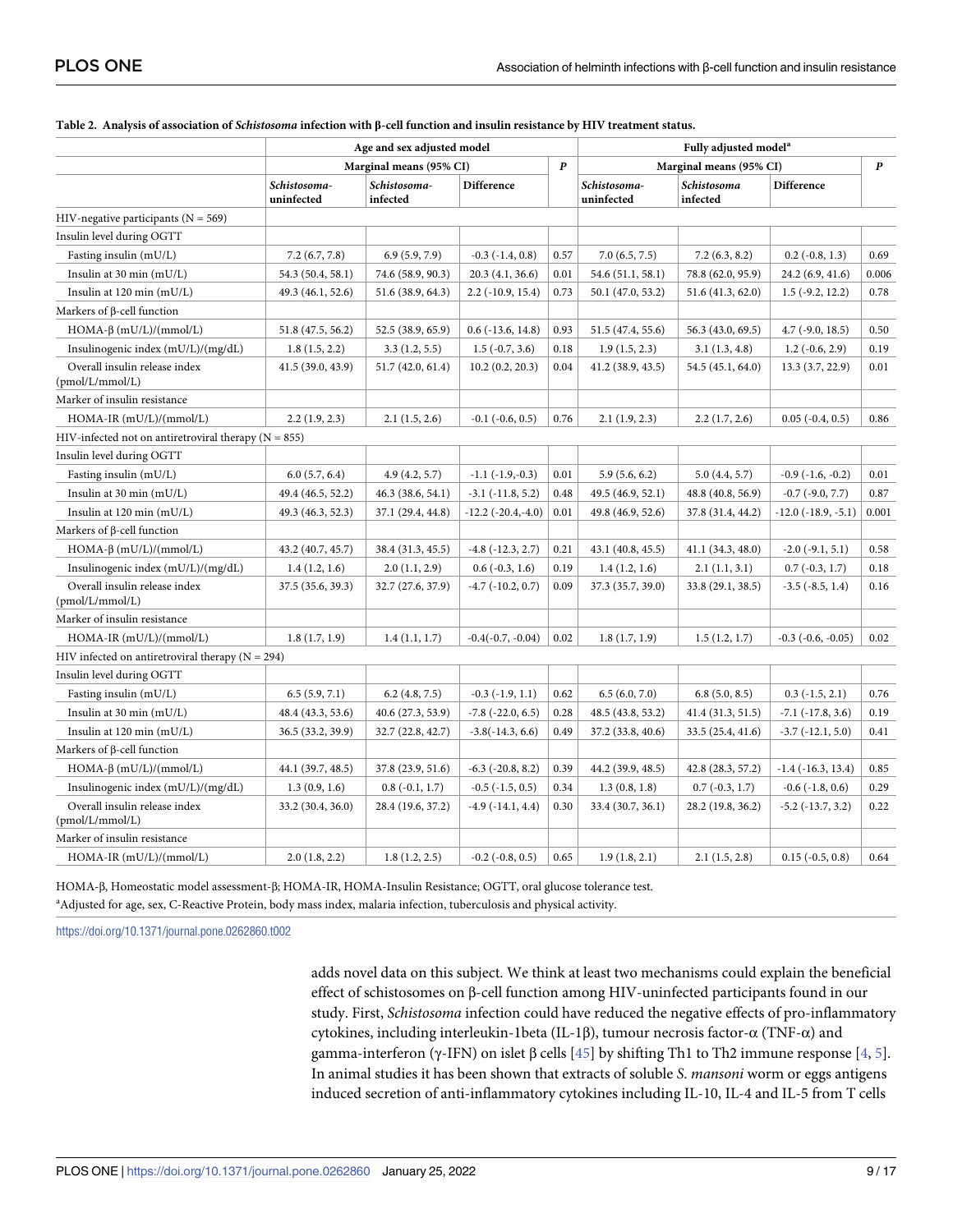|                                                          | Age and sex adjusted model |                          |                              | Fully adjusted model <sup>a</sup> |                            |                          |                             |                  |
|----------------------------------------------------------|----------------------------|--------------------------|------------------------------|-----------------------------------|----------------------------|--------------------------|-----------------------------|------------------|
|                                                          |                            | Marginal means (95% CI)  |                              | $\boldsymbol{p}$                  | Marginal means (95% CI)    |                          |                             | $\boldsymbol{P}$ |
|                                                          | Geohelminth-<br>uninfected | Geohelminth-<br>infected | <b>Difference</b>            |                                   | Geohelminth-<br>uninfected | Geohelminth-<br>infected | <b>Difference</b>           |                  |
| HIV-negative participants<br>$(N = 569)$                 |                            |                          |                              |                                   |                            |                          |                             |                  |
| Insulin level during OGTT                                |                            |                          |                              |                                   |                            |                          |                             |                  |
| Fasting insulin (mU/L)                                   | 7.2(6.7, 5.8)              | 5.7(4.7, 6.7)            | $-1.5$ $(-2.7, -0.4)$        | 0.01                              | 7.0(6.5, 7.4)              | 6.6(5.5, 7.4)            | $-0.4$ $(-1.5, 0.7)$        | 0.49             |
| Insulin at 30 min (mU/L)                                 | 54.4 (50.6, 58.30)         | 51.7 (39.8, 63.60)       | $-2.7$ ( $-15.2$ , 9.8)      | 0.67                              | 54.4 (50.9, 57.9)          | 59.4 (46.9, 71.9)        | $5.0$ ( $-7.9$ , $17.8$ )   | 0.45             |
| Insulin at $120 \text{ min (mU/L)}$                      | 49.6 (46.3, 52.8)          | 46.0 (32.5, 59.5)        | $-3.6$ ( $-17.5$ , $10.4$ )  | 0.62                              | 50.1 (46.9, 53.2)          | 50.0 (39.4, 60.5)        | $-0.1$ $(-10.9, 10.8)$      | 0.98             |
| Markers of $\beta$ -cell function                        |                            |                          |                              |                                   |                            |                          |                             |                  |
| $HOMA-\beta$ (mU/L)/(mmol/L)                             | 51.9(47.7, 56.3)           | 38.9 (28.9, 49.1)        | $-13.0$ $(-24.0, -2.0)$      | 0.02                              | 51.2 (47.1, 55.2)          | 46.5 (35.2, 57.8)        | $-4.7(-16.5, 7.1)$          | 0.43             |
| Insulinogenic index (mU/L)/<br>(mg/dL)                   | 1.8(1.3, 2.4)              | $0.6(-0.01, 1.2)$        | $-1.3$ $(-2.0,-0.5)$         | 0.02                              | 1.8(1.4, 2.2)              | 0.9(0.1, 1.7)            | $-0.9$ $(-1.7, -0.1)$       | 0.03             |
| Overall insulin release index<br>(pmol/L/mmol/L)         | 41.6 (39.0, 44.1)          | 37.9 (30.6, 45.2)        | $-3.6$ $(-11.4, 4.1)$        | 0.36                              | 41.1(38.8, 43.5)           | 42.0 (34.7, 49.4)        | $0.9$ ( $-6.7, 8.6$ )       | 0.81             |
| Marker of insulin resistance                             |                            |                          |                              |                                   |                            |                          |                             |                  |
| HOMA-IR (mU/L)/(mmol/L)                                  | 2.2(1.9, 2.4)              | 1.8(1.3, 2.2)            | $-0.4$ $(-0.9, 0.1)$         | 0.11                              | 2.1(1.9, 2.3)              | 2.1(1.7, 2.6)            | $0.02$ ( $-0.5,0.5$ )       | 0.92             |
| HIV-infected not on antiretroviral therapy ( $N = 855$ ) |                            |                          |                              |                                   |                            |                          |                             |                  |
| Insulin level during OGTT                                |                            |                          |                              |                                   |                            |                          |                             |                  |
| Fasting insulin (mU/L)                                   | 6.0(5.7, 6.4)              | 4.8(4.1, 5.5)            | $-1.2$ $(-1.9, 0.4)$         | 0.02                              | 5.9(5.6, 6.2)              | 5.0(4.4, 5.6)            | $-0.9$ $(-1.6, -0.2)$       | 0.01             |
| Insulin at 30 min (mU/L)                                 | 49.4 (46.5 52.3)           | 42.0 (34.7, 49.3)        | $-7.4$ ( $-15.2$ , 0.5)      | 0.06                              | 49.5 (46.9, 52.1)          | 43.8 (36.5, 51.2)        | $-5.6$ $(-13.4, 2.1)$       | 0.15             |
| Insulin at 120 min (mU/L)                                | 49.2 (46.2, 52.1)          | 36.6 (30.0, 43.1)        | $-12.6$ ( $-19.8$ , $-5.4$ ) | 0.001                             | 49.5 (46.8, 52.3)          | 40.4 (32.7, 48.1)        | $-9.1$ $(-17.3, -1.0)$      | 0.03             |
| Markers of $\beta$ -cell function                        |                            |                          |                              |                                   |                            |                          |                             |                  |
| $HOMA-\beta$ (mU/L)/(mmol/L)                             | 43.2 (40.7, 45.7)          | 32.1 (25.6, 38.6)        | $-11.1$ $(-18.1, -4.2)$      | 0.002                             | 43.1 (40.8, 45.4)          | 34.2 (28.1, 40.3)        | $-8.9$ ( $-15.3$ , $-2.6$ ) | 0.01             |
| Insulinogenic index $(mU/L)$ /<br>(mg/dL)                | 1.4(1.2, 1.6)              | 1.9(1.1, 2.8)            | $0.6(-0.3, 1.4)$             | 0.19                              | 1.4(1.2, 1.6)              | 2.0(1.1, 2.9)            | $0.6$ ( $-0.3$ , 1.6)       | 0.20             |
| Overall insulin release index<br>(pmol/L/mmol/L)         | 37.4 (35.6, 39.3)          | 30.6 (25.3, 35.9)        | $-6.8$ $(-12.4, -1.2)$       | 0.02                              | 37.2 (35.6, 38.9)          | 32.1 (27.2, 37.1)        | $-5.1$ ( $-10.3$ , $0.02$ ) | 0.05             |
| Marker of insulin resistance                             |                            |                          |                              |                                   |                            |                          |                             |                  |
| HOMA-IR (mU/L)/(mmol/L)                                  | 1.8(1.7, 1.9)              | 1.5(1.1, 1.8)            | $-0.3$ $(-0.7, 0.01)$        | 0.06                              | 1.8(1.7, 1.9)              | 1.6(1.3, 1.9)            | $-0.2$ $(-0.6, 0.1)$        | 0.19             |
| HIV infected on antiretroviral therapy ( $N = 294$ )     |                            |                          |                              |                                   |                            |                          |                             |                  |
| Insulin level during OGTT                                |                            |                          |                              |                                   |                            |                          |                             |                  |
| Fasting insulin (mU/L)                                   | 6.5(5.9, 7.1)              | 7.4(5.6, 9.2)            | $0.9(-0.9, 2.8)$             | 0.33                              | 6.5(6.0, 6.9)              | 7.4(6.0, 6.9)            | $0.9(-0.5, 2.4)$            | 0.18             |
| Insulin at 30 min $(mU/L)$                               | 48.3 (43.1, 53.40)         | 59.9 (44.0, 75.7)        | $11.6(-5.1, 28.3)$           | 0.17                              | 48.6 (43.9, 53.4)          | 59.8 (47.2, 72.3)        | $11.1(-1.9, 24.2)$          | 0.10             |
| Insulin at 120 min (mU/L)                                | 36.5 (33.1, 39.8)          | 44.7 (28.8, 60.6)        | $8.2$ ( $-7.9$ , 24.4)       | 0.32                              | 37.4 (33.9, 40.7)          | 43.5 (32.8, 54.1)        | $6.1$ (-4.9, 17.1)          | 0.27             |
| Markers of <b>ß</b> -cell function                       |                            |                          |                              |                                   |                            |                          |                             |                  |
| $HOMA-\beta$ (mU/L)/(mmol/L)                             | 43.8 (39.4, 48.3)          | 51.8 (36.8, 66.7)        | $7.9$ ( $-7.6$ , 23.5)       | 0.32                              | 44.5 (40.2, 48.9)          | 51.4 (38.5, 64.5)        | $6.9$ ( $-6.6$ , 20.4)      | 0.31             |
| Insulinogenic index (mU/L)/<br>(mg/dL)                   | 1.3(0.9, 1.7)              | 1.4(0.2, 2.6)            | $0.1(-1.1, 1.4)$             | 0.85                              | 1.3(0.8, 1.8)              | 1.3(0.03, 2.7)           | $0.04(-1.4, 1.4)$           | 0.96             |
| Overall insulin release index<br>(pmol/L/mmol/L)         | 33.2 (30.3, 36.1)          | 41.3(31.1, 51.5)         | $8.1$ ( $-2.5$ , 18.7)       | 0.13                              | 33.5 (30.8, 36.2)          | 40.9 (32.0, 49.9)        | $7.4(-1.8, 16.7)$           | 0.11             |
| Marker of insulin resistance                             |                            |                          |                              |                                   |                            |                          |                             |                  |
| HOMA-IR (mU/L)/(mmol/L)                                  | 1.9(1.8, 2.2)              | 2.2(1.6, 2.8)            | $0.2$ ( $-0.4$ , $0.8$ )     | 0.53                              | 1.9(1.8, 2.2)              | 2.2(1.8, 2.7)            | $0.3(-0.3, 0.8)$            | 0.32             |

#### <span id="page-9-0"></span>[Table](#page-5-0) 3. Analysis of association of geohelminth infection with β-cell function and insulin resistance by HIV treatment status.

HOMA-β, Homeostatic model assessment-β; HOMA-IR, HOMA-Insulin Resistance; OGTT, oral glucose tolerance test. a Adjusted for age, sex, C-Reactive Protein, body mass index, malaria infection, tuberculosis and physical activity.

<https://doi.org/10.1371/journal.pone.0262860.t003>

and subsequently prevented development of type 1 diabetes in non-obese mice [[46](#page-16-0)]. Similarly, in a group of mice with diabetes induced with streptozotocin (pancreatic islets β-cell toxin), those infected with *Schistosoma* mansoni had more pancreatic β-cells mass and less focal degeneration as well as lower glucose level in comparison to those without *Schistosoma*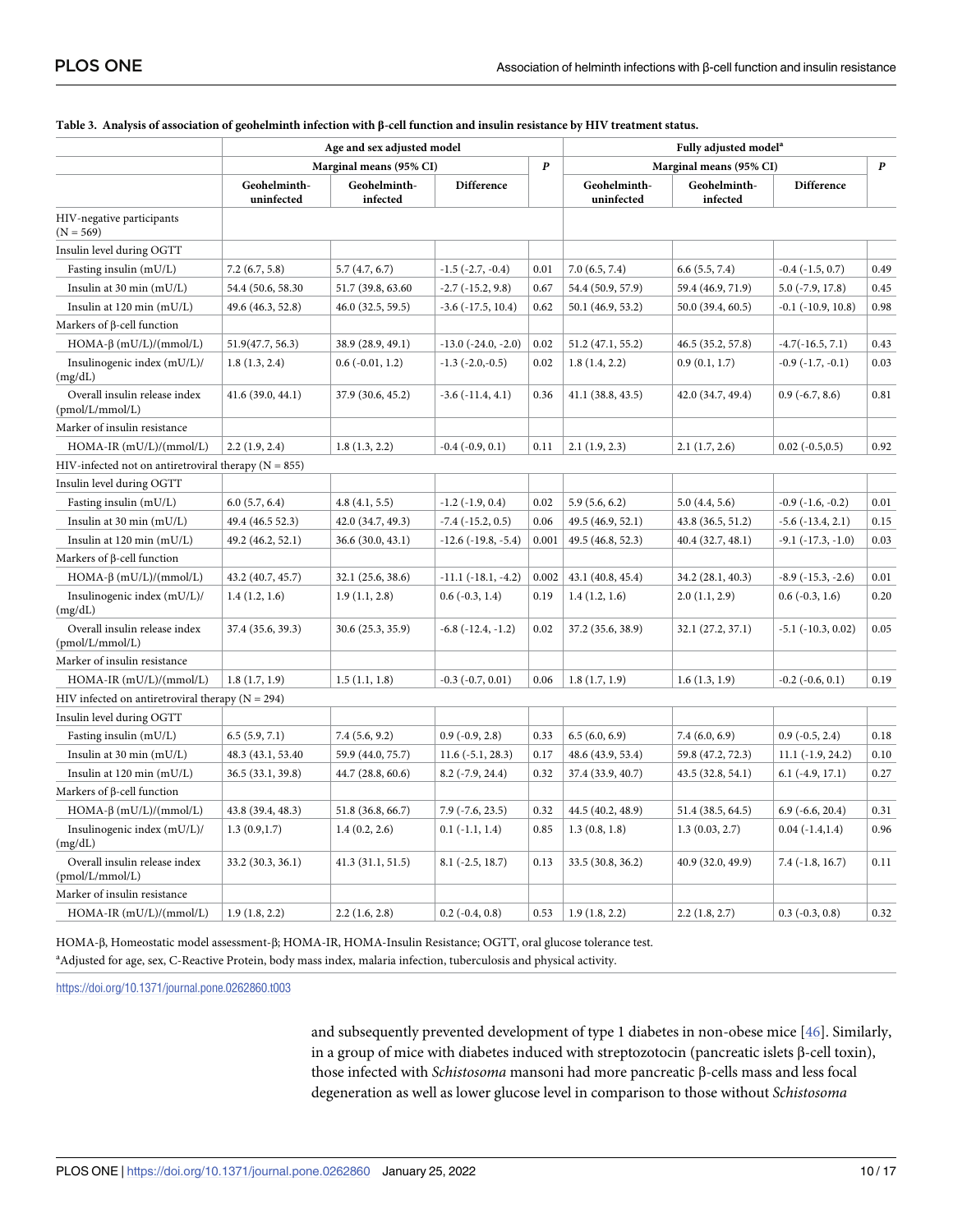|                                                          | Age and sex adjusted model |                                             |                          | Fully adjusted model <sup>a, b</sup> |                            |                          |                          |      |
|----------------------------------------------------------|----------------------------|---------------------------------------------|--------------------------|--------------------------------------|----------------------------|--------------------------|--------------------------|------|
|                                                          |                            | $\boldsymbol{p}$<br>Marginal means (95% CI) |                          |                                      | Marginal means (95% CI)    |                          | $\boldsymbol{p}$         |      |
|                                                          | Schistosoma-<br>uninfected | Schistosoma-<br>infected                    | Difference               |                                      | Schistosoma-<br>uninfected | Schistosoma-<br>infected | Difference               |      |
| HIV-uninfected participants<br>$(N = 569)$               |                            |                                             |                          |                                      |                            |                          |                          |      |
| Fasting glucose (mmol/L)                                 | 6.6(6.5, 6.7)              | 6.8(6.3, 7.3)                               | $0.2$ ( $-0.4$ , $0.7$ ) | 0.56                                 | 6.6(6.5, 6.7)              | 6.8(6.3, 7.3)            | $0.2$ ( $-0.4$ , $0.7$ ) | 0.44 |
| Glucose at 30 min(mmol/L)                                | 8.4(8.3, 8.6)              | 8.5(7.9, 9.2)                               | $0.1$ ( $-0.5, 0.8$ )    | 0.73                                 | 8.4(8.3, 8.6)              | 8.5(7.9, 9.2)            | $0.1$ ( $-0.6, 0.8$ )    | 0.80 |
| Glucose at 120 min (mmol/L)                              | 8.0(7.8, 8.3)              | 8.0(7.0, 9.1)                               | $0.06(-0.9, 1.1)$        | 0.91                                 | 8.0(7.8, 8.3)              | 8.0(7.8, 8.3)            | $0.02$ ( $-1.0, 1.1$ )   | 0.96 |
| HbA1c (%)                                                | 5.5(5.4, 5.6)              | 5.7(5.3, 6.1)                               | $0.2$ ( $-0.3, 0.6$ )    | 0.49                                 | 5.5(5.4, 5.6)              | 5.6(5.2, 6.1)            | $0.15(-0.3, 0.6)$        | 0.45 |
| Fat mass (kg)                                            | 16.3(15.6, 17.1)           | 15.5(13.5, 17.5)                            | $-0.8$ $(-2.9, 1.3)$     | 0.46                                 | 14.8 (13.7, 15.9)          | 13.9 (11.8, 16.0)        | $-0.9$ $(-2.9, 1.1)$     | 0.37 |
| Waist circumference (cm)                                 | 83.8 (82.7, 84.9)          | 83.0 (80.4, 85.7)                           | $-0.8$ $(-3.6, 2.0)$     | 0.57                                 | 81.6 (80.1, 83.2)          | 81.0 (78.1, 83.9)        | $-0.6$ $(-3.3, 2.1)$     | 0.66 |
| HIV-infected not on antiretroviral therapy ( $N = 855$ ) |                            |                                             |                          |                                      |                            |                          |                          |      |
| Fasting glucose (mmol/L)                                 | 6.6(6.5, 6.6)              | 6.4(6.1, 6.6)                               | $-0.2$ $(-0.5, 0.1)$     | 0.20                                 | 6.5(6.5, 6.6)              | 6.3(6.0, 6.6)            | $-0.2$ $(-0.5, 0.1)$     | 0.19 |
| Glucose at 30 min(mmol/L)                                | 8.5(8.4, 8.6)              | 8.4(8.0, 8.9)                               | $-0.1$ $(-0.5, 0.4)$     | 0.80                                 | 8.5(8.4, 8.6)              | 8.4(7.9, 8.9)            | $-0.1$ $(-0.6, 0.4)$     | 0.68 |
| Glucose at 120 min (mmol/L)                              | 8.5(8.3, 8.7)              | 8.3(7.7, 8.8)                               | $-0.2$ $(-0.9, 0.3)$     | 0.37                                 | 8.5(8.3, 8.7)              | 8.2(7.7, 8.8)            | $-0.3$ $(-0.9,0.3)$      | 0.38 |
| HbA1c (%)                                                | 5.9(5.8, 5.9)              | 5.8(5.6, 6.0)                               | $-0.1$ $(-0.3, 0.2)$     | 0.66                                 | 5.8(5.7, 5.9)              | 5.8(5.6, 6.0)            | $-0.04$ $(-0.2, 0.15)$   | 0.68 |
| Fat mass (kg)                                            | 11.4(10.9, 11.9)           | 10.0 (8.3, 11.6)                            | $-1.4$ $(-3.2, 03)$      | 0.11                                 | 10.5(9.6, 11.4)            | 9.3(7.6, 11.0)           | $-1.2$ ( $-2.9, -0.5$ )  | 0.18 |
| Waist circumference (cm)                                 | 77.0 (76.4, 77.7)          | 76.1 (74.2, 78.1)                           | $-0.9$ $(-2.9, 1.1)$     | 0.37                                 | 76.5 (75.5, 77.6)          | 75.8 (73.7, 77.8)        | $-0.7$ $(-2.7, 1.2)$     | 0.46 |
| HIV infected on antiretroviral therapy ( $N = 294$ )     |                            |                                             |                          |                                      |                            |                          |                          |      |
| Fasting glucose (mmol/L)                                 | 6.7(6.6, 6.9)              | 6.7(6.5, 7.0)                               | $-0.01$ $(-0.3, 0.3)$    | 0.94                                 | 6.7(6.6, 6.9)              | 6.8(6.5, 7.1)            | $0.1$ ( $-0.2, 0.4$ )    | 0.64 |
| Glucose at 30 min(mmol/L)                                | 8.6(8.4, 8.8)              | 8.6(8.0, 9.1)                               | $-0.03$ $(-0.6, 0.6)$    | 0.92                                 | 8.6(8.4, 8.8)              | 8.6(8.1, 9.2)            | $0.05$ $(-0.6, 0.7)$     | 0.88 |
| Glucose at 120 min (mmol/L)                              | 8.0(7.7, 8.3)              | 8.3(7.6, 8.9)                               | $0.3$ ( $-0.5$ , 1.1)    | 0.48                                 | 8.0(7.7, 8.2)              | 8.4(7.6, 9.1)            | $0.4(-0.4, 1.2)$         | 0.33 |
| HbA1c (%)                                                | 5.5(5.4, 5.7)              | 5.3(5.0, 5.6)                               | $-0.2$ $(-0.6, 0.1)$     | 0.20                                 | 5.5(5.3, 5.7)              | 5.3(4.9, 5.7)            | $-0.2$ $(-0.6, 0.2)$     | 0.27 |
| Fat mass (kg)                                            | 11.1(10.2, 11.9)           | 11.2(8.1, 14.3)                             | $0.1$ ( $-3.1, 3.4$ )    | 0.94                                 | 9.4(8.1, 10.7)             | 10.5(7.3, 13.7)          | $1.1(-2.2, 4.4)$         | 0.52 |
| Waist circumference (cm)                                 | 78.4 (77.2, 79.6)          | 76.2 (72.9, 79.5)                           | $-2.2$ $(-5.7, 1.3)$     | 0.21                                 | 75.8 (74.1, 77.6)          | 75.2 (71.9, 78.5)        | $-0.6$ $(-4.0, 2.8)$     | 0.72 |

<span id="page-10-0"></span>

|  | Table 4. Analysis of association of Schistosoma infection with glucose, HbA1c, fat mass, and waist circumference by HIV treatment status. |  |  |
|--|-------------------------------------------------------------------------------------------------------------------------------------------|--|--|
|  |                                                                                                                                           |  |  |

a<br>Adjusted for age, sex, C-Reactive Protein, malaria infection, tuberculosis, body mass index, and physical activity in estimating association with glucose (fasting, 30 and 120 min) and HbA1c

b<br>Adjusted for age, sex, C-Reactive Protein, malaria infection, tuberculosis, smoking, alcohol drinking and physical activity in estimating association with fat mass and waist circumference.

<https://doi.org/10.1371/journal.pone.0262860.t004>

infection [\[47\]](#page-16-0). Second, by switching Th1 to Th2 immunomodulation profile, *Schistosoma* infection could have reduced white adipose tissue inflammation, and subsequently leading to reduced insulin resistance [\[48\]](#page-16-0). The reduced insulin resistance would have resulted in reduced β-cells glucotoxicity [[49](#page-16-0)] contributing to improved β-cell function. However, we found that *Schistosoma* infection was not associated with reduced insulin resistance. Although this could have been due to the fact that the predictive ability of HOMA-IR on insulin resistance was only modest in this population [[50](#page-16-0)].

Although geohelminth infections were not associated with improved β-cell function, possibly due to lack of strong immune-modulatory effects [[26](#page-15-0)], they were associated with lower total fat mass as well as reduced waist circumference independent of physical activity. This could have been due to loss of appetite associated with systemic or intestinal infections, but this is unlikely since it was independent of systemic inflammation (measured by CRP) and was observed in HIV-uninfected participants but not among HIV-infected participants, the population group at a higher risk of experiencing loss of appetite. So these changes were mostly likely a reflection of body weight reduction which is characteristic of helminth infections [[48](#page-16-0)]. In mice studies, administration of *Schistosoma* egg antigens were associated with reduced risk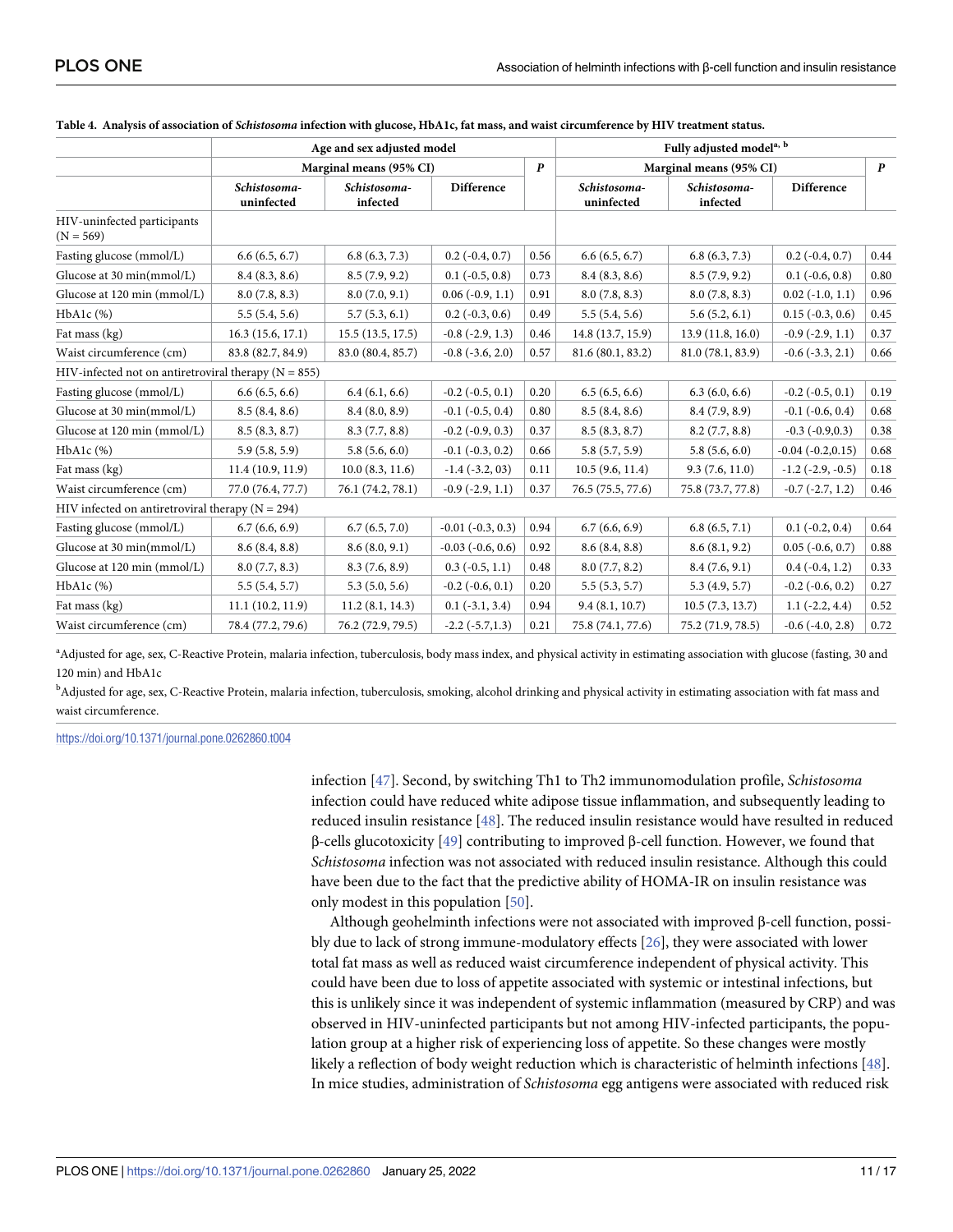|                                                          | Age and sex adjusted model |                          |                          |                  | Fully adjusted model <sup>a, b</sup> |                          |                          |          |
|----------------------------------------------------------|----------------------------|--------------------------|--------------------------|------------------|--------------------------------------|--------------------------|--------------------------|----------|
|                                                          |                            | Marginal means (95% CI)  |                          | $\boldsymbol{P}$ |                                      | Marginal means (95% CI)  |                          |          |
|                                                          | geohelminth-<br>uninfected | geohelminth-<br>infected | Difference               |                  | geohelminth-<br>uninfected           | geohelminth-<br>infected | <b>Difference</b>        |          |
| HIV-uninfected participants<br>$(N = 569)$               |                            |                          |                          |                  |                                      |                          |                          |          |
| Fasting glucose (mmol/L)                                 | 6.6(6.5, 6.7)              | 6.7(6.4, 7.1)            | $0.1$ ( $-0.3$ , $0.4$ ) | 0.57             | 6.6(6.5, 6.7)                        | 6.8(6.4, 7.2)            | $0.2$ ( $-0.2$ , $0.6$ ) | 0.27     |
| Glucose at 30 min(mmol/L)                                | 8.5(8.3, 8.6)              | 8.5(8.1, 8.9)            | $0.04$ $(-0.4, 0.4)$     | 0.86             | 8.5(8.3, 8.6)                        | 8.6(8.2, 8.9)            | $0.1$ ( $-0.3$ , $0.5$ ) | 0.55     |
| Glucose at 120 min (mmol/L)                              | 8.0(7.8, 8.3)              | 7.8(7.3, 8.3)            | $-0.2$ $(-0.8, 0.3)$     | 0.43             | 8.0(7.8, 8.3)                        | 7.9(7.4, 8.3)            | $-0.1$ $(-0.6, 0.4)$     | 0.56     |
| HbA1c (%)                                                | 5.5(5.4, 5.6)              | 5.2(5.0, 5.4)            | $-0.3$ $(-0.5, -0.1)$    | 0.005            | 5.5(5.4, 5.6)                        | 5.3(5.1, 5.5)            | $-0.2$ $(-0.4, -0.01)$   | 0.06     |
| Fat mass (kg)                                            | 16.4(15.6, 17.2)           | 11.4(10, 13.0)           | $-5.0$ $(-6.9, -3.2)$    | < 0.0001         | 14.8 (13.7, 16.0)                    | 11.1(9.3, 12.9)          | $-3.7$ $(-5.5, -1.9)$    | < 0.0001 |
| Waist circumference (cm)                                 | 83.9 (75.3, 80.2)          | 77.7 (75.3, 80.2)        | $-6.2$ $(-8.9, -3.6)$    | < 0.0001         | 81.8 (80.2, 83.4)                    | 76.9 (74.2, 79.6)        | $-4.9(-7.4-2.3)$         | 0.0003   |
| HIV-infected not on antiretroviral therapy ( $N = 855$ ) |                            |                          |                          |                  |                                      |                          |                          |          |
| Fasting glucose (mmol/L)                                 | 6.6(6.4, 6.6)              | 6.7(6.4, 6.9)            | $0.1$ ( $-0.2$ , $0.4$ ) | 0.46             | 6.6(6.5, 6.6)                        | 6.7(6.4, 6.9)            | $0.1(-0.1, 0.4)$         | 0.29     |
| Glucose at 30 min(mmol/L)                                | 8.5(8.4, 8.6)              | 8.4(8.0, 8.7)            | $-0.1$ $(-0.5, 0.2)$     | 0.43             | 8.5(8.4, 8.6)                        | 8.4(8.1, 8.7)            | $-0.1$ $(-0.4, 0.2)$     | 0.54     |
| Glucose at 120 min (mmol/L)                              | 8.5(8.3, 8.7)              | 8.2(7.8, 8.6)            | $-0.3$ $(-0.7, 0.2)$     | 0.26             | 8.5(8.3, 8.7)                        | 8.3(7.8, 8.7)            | $-0.2$ $(-0.7, 0.2)$     | 0.24     |
| HbA1c (%)                                                | 5.9(5.8, 5.9)              | 5.8(5.6, 6.0)            | $-0.1$ $(-0.3, 0.2)$     | 0.68             | 5.8(5.8, 5.9)                        | 5.8(5.6, 6.0)            | $-0.03(-0.3, 0.2)$       | 0.76     |
| Fat mass (kg)                                            | 11.4(10.9, 11.9)           | 10.0(7.9, 11.9)          | $-1.4$ $(-3.5, 0.6)$     | 0.18             | 10.7(9.3, 11.6)                      | 9.6(7.3, 11.8)           | $-1.1$ $(-3.2, 0.9)$     | 0.28     |
| Waist circumference (cm)                                 | 77.0 (76.4, 77.9)          | 75.7 (73.4, 78.0)        | $-1.3$ $(-3.8, 1.1)$     | 0.28             | 76.7 (75.7, 77.8)                    | 75.9 (73.4, 78.4)        | $-0.8$ $(-3.2, 1.6)$     | 0.49     |
| HIV infected on antiretroviral therapy ( $N = 294$ )     |                            |                          |                          |                  |                                      |                          |                          |          |
| Fasting glucose (mmol/L)                                 | 6.7(6.6, 6.9)              | 6.6(6.4, 6.8)            | $-0.1$ $(-0.4, 0.1)$     | 0.24             | 6.7(6.6, 6.9)                        | 6.6(6.4, 6.8)            | $-0.1$ $(-0.4, 0.2)$     | 0.43     |
| Glucose at 30 min(mmol/L)                                | 8.6(8.4, 8.8)              | 8.3(7.7, 8.8)            | $-0.3$ $(-0.9, 0.3)$     | 0.27             | 8.6(8.4, 8.8)                        | 8.3(7.8, 8.9)            | $-0.3$ $(-0.9, 0.3)$     | 0.35     |
| Glucose at 120 min (mmol/L)                              | 8.0(7.7, 8.3)              | 7.9(7.6, 8.2)            | $-0.1$ $(-0.5, 0.3)$     | 0.66             | 8.0(7.7, 8.3)                        | 7.9(7.6, 8.2)            | $0.04$ $(-0.4, 0.4)$     | 0.83     |
| $HbA1c$ $%$                                              | 5.5(5.4, 5.7)              | 5.4(5.2, 5.7)            | $-0.1$ $(-0.4, 0.2)$     | 0.44             | 5.5(5.4, 5.7)                        | 5.5(5.3, 5.8)            | $-0.02$ $(-0.3, 0.3)$    | 0.87     |
| Fat mass (kg)                                            | 11.0(10.2, 11.9)           | 10.5(8.5, 12.6)          | $-0.5$ $(-2.7, 1.7)$     | 0.66             | 9.3(8.1, 10.6)                       | 9.5(7.3, 11.8)           | $0.2$ ( $-1.9, 2.4$ )    | 0.85     |
| Waist circumference (cm)                                 | 78.4 (77.2, 79.5)          | 78.5 (75.4, 81.6)        | $0.1$ ( $-0.3, 3.5$ )    | 0.91             | 75.8 (74.1, 77.5)                    | 76.8 (73.7, 80.1)        | $1.0(-2.1, 4.2)$         | 0.52     |

<span id="page-11-0"></span>

|  | Table 5. Analysis of association of geohelminth infection with glucose, HbA1c, fat mass, and waist circumference by HIV treatment status. |  |  |
|--|-------------------------------------------------------------------------------------------------------------------------------------------|--|--|
|  |                                                                                                                                           |  |  |

a<br>Adjusted for age, sex, C-Reactive Protein, malaria infection, tuberculosis, body mass index, and physical activity in estimating association with glucose (fasting, 30 and 120 min) and HbA1c

b<br>Adjusted for age, sex, C-Reactive Protein, malaria infection, tuberculosis, smoking, alcohol drinking and physical activity in estimating association with fat mass and waist circumference.

<https://doi.org/10.1371/journal.pone.0262860.t005>

of obesity [[48](#page-16-0), [51](#page-16-0)]. Additionally, Wiria and colleagues found parasite intensity was negatively associated with body weight [[44](#page-16-0)] and a Chinese study observed previous schistosome intensity was associated with current weight [[43](#page-16-0)]. Reduction of abdominal fat is known to reduce the risk of diabetes, although this was not evident in the current study. This may have been because the observed loss in waist circumference was only modest.

# **Association of** *Schistosoma* **and geohelminth infections among HIVinfected patients**

In this analysis we found that among HIV-infected patients, geohelminth and *Schistosoma* infections were associated with reduced insulin secretion, although this was not accompanied by corresponding higher glucose or HbA1c level. This is in accordance with studies that had shown that schistosomiasis could worsen HIV progression [\[52\]](#page-16-0) and that immunological shift from Th1 to Th2, leaves the body unarmed to combat viral and bacterial infections which could lead to severe infections and subsequently to insulin resistance [\[39](#page-16-0), [40](#page-16-0)]. Insulin resistance resulting in hyperglycaemia could have led to reduced  $\beta$ -cell function secondary to glucotoxicity [[17](#page-15-0)].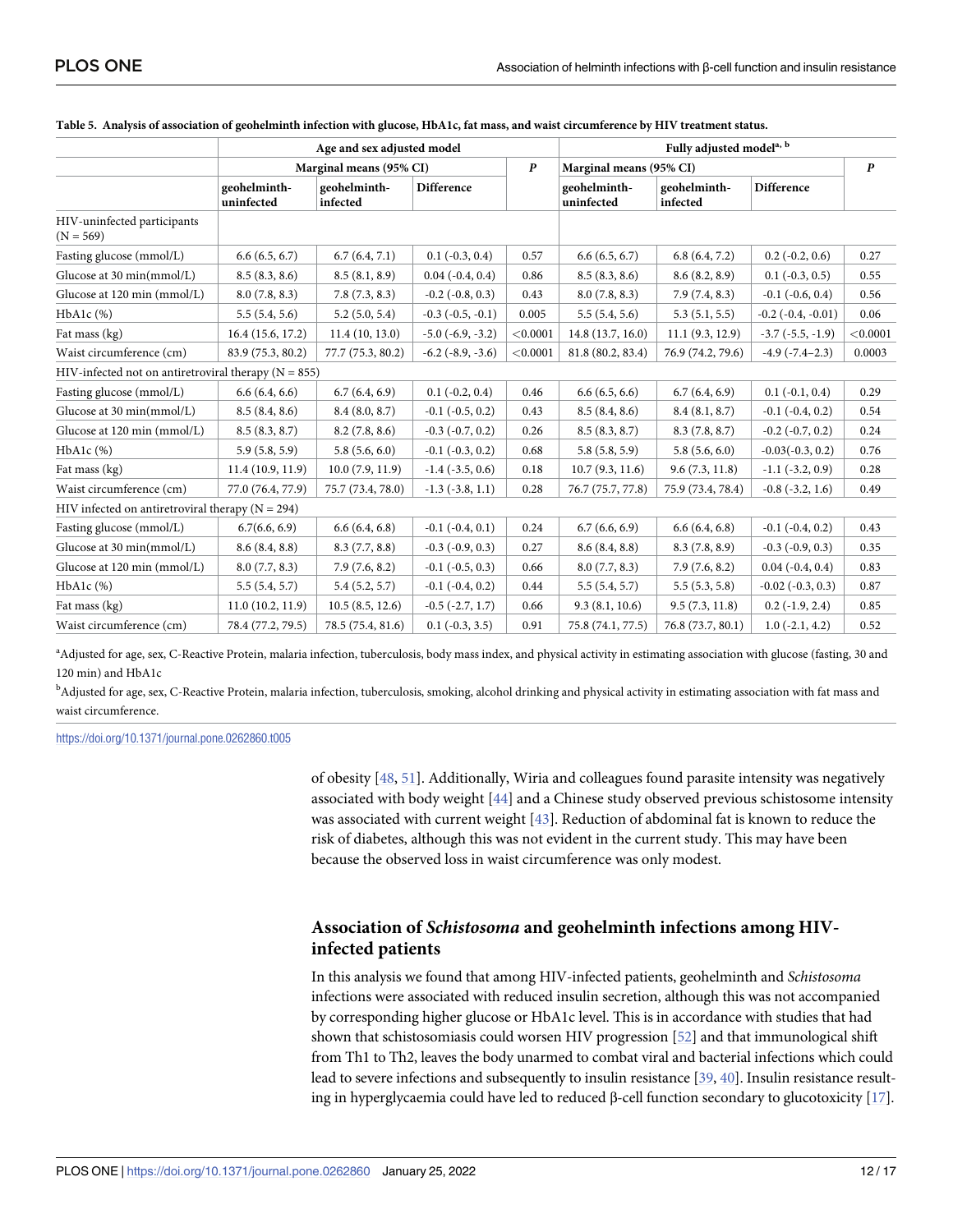<span id="page-12-0"></span>However, we found no effect on insulin resistance despite the fact that insulin resistance is commonly associated with systemic inflammation among HIV-infected patients. It is therefore possible that the negative effect on β-cell function could be explained by other mechanisms including direct deleterious effects of pro-inflammatory cytokines on β-cells. Further research to understand mechanisms underlying development of helminth-associated β-cell function and possibly insulin resistance would help in developing strategies to prevent or manage diabetes in these populations.

# **Implications of results**

Although *Schistosoma* and geohelminth infections should be prevented and treated, such measures could remove protection against diabetes and other metabolic diseases among HIVuninfected populations. Although this is not a justification to withdraw prevention or treatment modalities, these measures should be implemented alongside other strategies to reduce risk of metabolic diseases including promotion of physical activity, weight reduction, consumption of healthy diet as well as avoiding excessive alcohol intake. Such non-communicable diseases (NCDs) prevention strategies are important to HIV-infected individuals particularly those not yet on ART since although reduced β-cell function was not related to overt hyperglycaemia these patients could quickly develop hyperglycaemia if they harbor other risk factors. Similarly, it is important to encourage early initiation as well as lifelong adherence of ART to reduce risk of β-cell function associated with *Schistosoma* and geohelminth infections. This is important because despite the roll out of the universal test-and treat policy which encourages HIV testing and immediate uptake of ART, many HIV patients do not start ART in timely fashion and, of those starting, up to 50% are lost to follow-up or become non-adherent within 3 years of starting treatment [\[53\]](#page-16-0) thus increasing their diabetes risk. Finally, in view of these results, trials testing effects of *Schistosoma* or geohelminths derived antigens on risk of metabolic diseases should be encouraged to help develop interventions for the prevention of diabetes and other NCDs.

#### **Strengths and weaknesses**

The strength of this study is that it included both HIV-infected and un-infected to assess the role of *Schistosoma* and geohelminth-HIV coinfection on β-cell function and insulin resistance; thus results can be generalized to wider populations in SSA where these helminths and HIV have high prevalence and overlap widely. In addition, the prevalence of *Schistosoma* and geohelminth infections was based on stool/urine examination and not symptom-based algorithms thus reducing potential for misclassification bias. However, in the assessment of helminths we only collected one day stool samples and diagnostic methods used have lower sensitivity compared to molecular and immunodiagnostic methods [[54](#page-16-0), [55](#page-16-0)], thus we may have underestimated the helminth prevalence. Also we did ask participants to refrain from physical activity during fasting because we knew most of our participants would walk or catch a public transport to our research clinic, but we expected this to be short with minimal effect in lowering glucose level. This study was cross-sectional and therefore causality cannot be confirmed. Although we controlled for potential confounders, we cannot rule out that there remained residual confounding. Finally, the sample size for participants on ART was the smallest, despite this being an important group given that most HIV patients should be on ART. Future larger studies should assess the association of helminth infections on β-cell function and insulin resistance among patients on ART.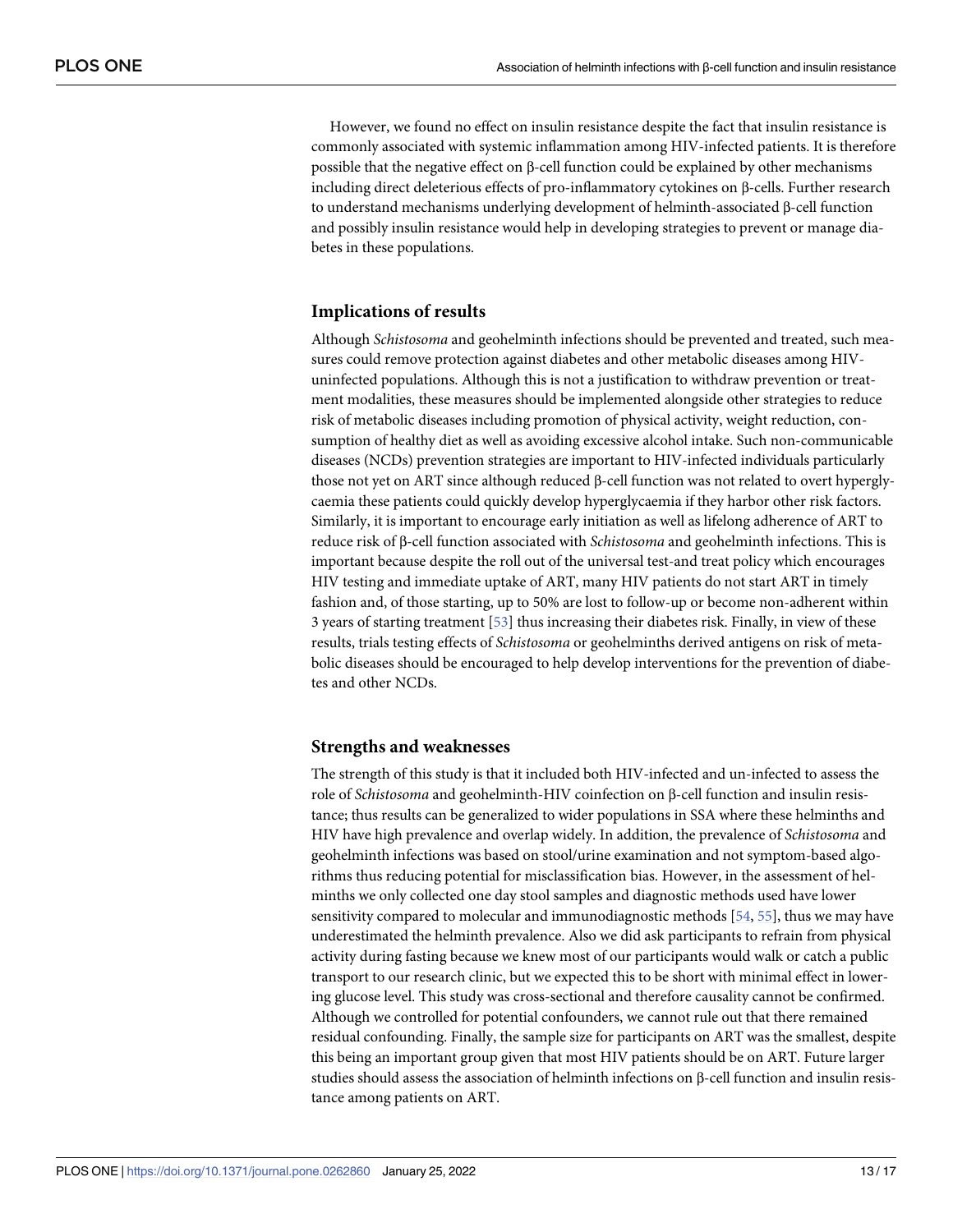# <span id="page-13-0"></span>**Conclusion**

In conclusion, in this high HIV burden setting, we found that *Schistosoma* infection was associated with better β-cell function among HIV-uninfected participants whereas *Schistosoma* and geohelminth infections were associated with reduced β-cell function among HIV-infected patients not yet on ART. Future larger studies are needed to confirm results that helminths are not associated with β-cell function or insulin resistance among patients on ART.

# **Supporting information**

**S1 [Table.](http://www.plosone.org/article/fetchSingleRepresentation.action?uri=info:doi/10.1371/journal.pone.0262860.s001) Markers of β-cell function and insulin resistance.** (DOCX)

**S2 [Table.](http://www.plosone.org/article/fetchSingleRepresentation.action?uri=info:doi/10.1371/journal.pone.0262860.s002) Background characteristics of CICADA participants included and those not included in the analysis.** (DOCX)

**S3 [Table.](http://www.plosone.org/article/fetchSingleRepresentation.action?uri=info:doi/10.1371/journal.pone.0262860.s003) Analysis of association of** *Schistosoma* **infection with β-cell function and insulin resistance.**

(DOCX)

**S4 [Table.](http://www.plosone.org/article/fetchSingleRepresentation.action?uri=info:doi/10.1371/journal.pone.0262860.s004) Analysis of association of geohelminth infection with β-cell function and insulin resistance.**

(DOCX)

**S5 [Table.](http://www.plosone.org/article/fetchSingleRepresentation.action?uri=info:doi/10.1371/journal.pone.0262860.s005) Analysis of association of** *Schistosoma* **infection with glucose, HbA1c, fat mass, and waist circumference.** (DOCX)

**S6 [Table.](http://www.plosone.org/article/fetchSingleRepresentation.action?uri=info:doi/10.1371/journal.pone.0262860.s006) Analysis of association of geohelminth infection with glucose, HbA1c, fat mass, and waist circumference.**

(DOCX)

**S7 [Table.](http://www.plosone.org/article/fetchSingleRepresentation.action?uri=info:doi/10.1371/journal.pone.0262860.s007) Prevalence of schistosomiasis by HIV treatment status.** (DOCX)

**S8 [Table.](http://www.plosone.org/article/fetchSingleRepresentation.action?uri=info:doi/10.1371/journal.pone.0262860.s008) Prevalence of geohelminths by treatment HIV status.** (DOCX)

# **Acknowledgments**

The authors thank all patients for participating in this study. We are grateful to the staff of the CICADA clinic, ART clinics in Mwanza and NIMR laboratory team for their cooperation.

# **Author Contributions**

- **Conceptualization:** George PrayGod, Suzanne Filteau, Nyagosya Range, Kaushik Ramaiya, Kidola Jeremiah, Andrea M. Rehman, Rikke Krogh-Madsen, Henrik Friis, Daniel Faurholt-Jepsen.
- **Data curation:** George PrayGod, Suzanne Filteau, Kidola Jeremiah, Henrik Friis, Daniel Faurholt-Jepsen.
- **Formal analysis:** George PrayGod, Suzanne Filteau, Andrea M. Rehman, Rikke Krogh-Madsen, Daniel Faurholt-Jepsen.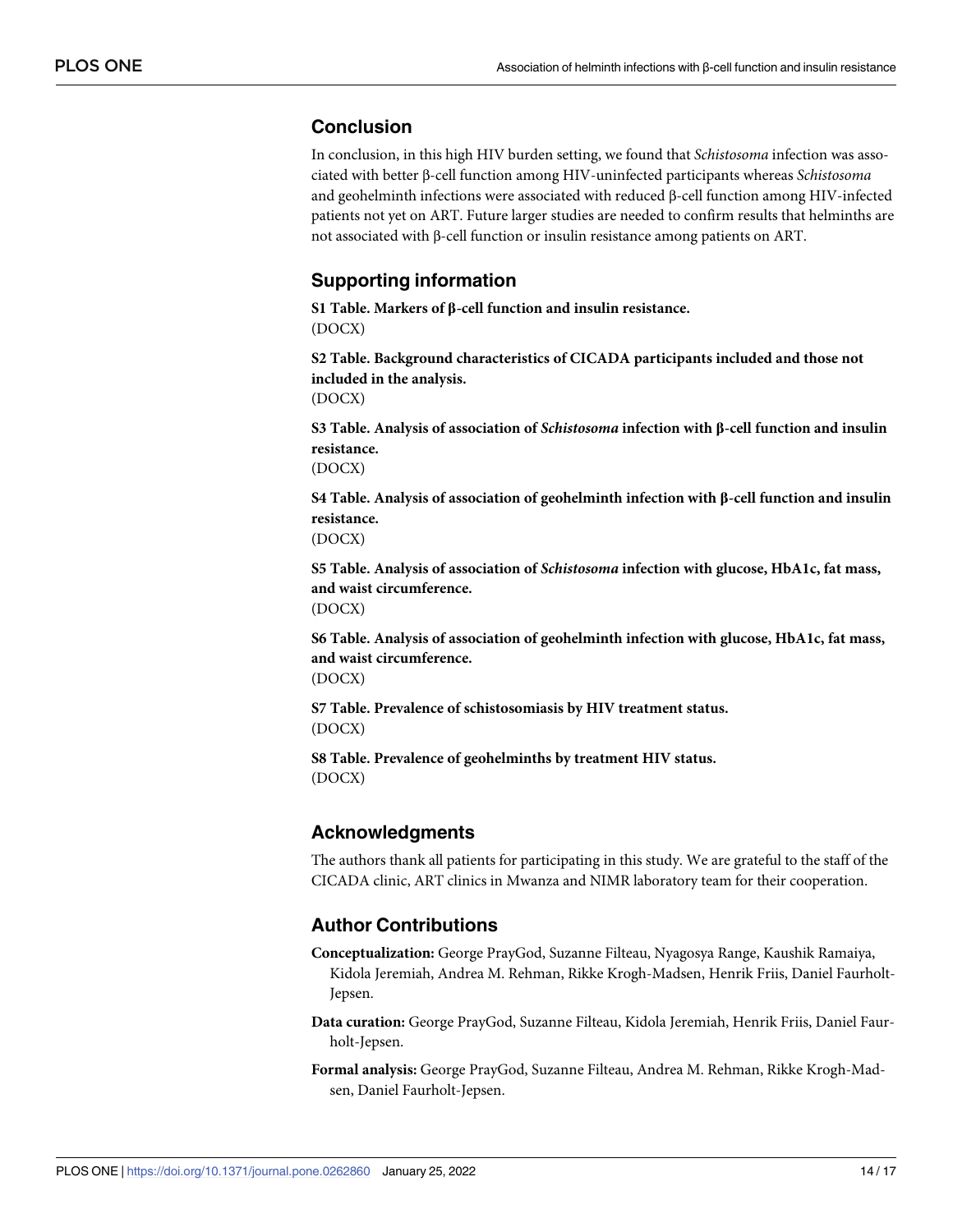- <span id="page-14-0"></span>**Funding acquisition:** George PrayGod, Suzanne Filteau, Nyagosya Range, Kaushik Ramaiya, Kidola Jeremiah, Rikke Krogh-Madsen, Henrik Friis, Daniel Faurholt-Jepsen.
- **Investigation:** George PrayGod, Suzanne Filteau, Nyagosya Range, Kaushik Ramaiya, Kidola Jeremiah, Andrea M. Rehman, Rikke Krogh-Madsen, Henrik Friis, Daniel Faurholt-Jepsen.
- **Methodology:** George PrayGod, Suzanne Filteau, Nyagosya Range, Kaushik Ramaiya, Kidola Jeremiah, Andrea M. Rehman, Rikke Krogh-Madsen, Henrik Friis, Daniel Faurholt-Jepsen.
- **Project administration:** George PrayGod, Suzanne Filteau, Henrik Friis.
- **Resources:** George PrayGod, Suzanne Filteau, Henrik Friis.
- **Supervision:** George PrayGod, Suzanne Filteau, Kidola Jeremiah, Andrea M. Rehman, Rikke Krogh-Madsen, Henrik Friis, Daniel Faurholt-Jepsen.
- **Writing – original draft:** George PrayGod.
- **Writing – review & editing:** George PrayGod, Suzanne Filteau, Nyagosya Range, Kaushik Ramaiya, Kidola Jeremiah, Andrea M. Rehman, Rikke Krogh-Madsen, Henrik Friis, Daniel Faurholt-Jepsen.

#### **References**

- **[1](#page-1-0).** Hotez P.J., et al., Helminth infections: the great neglected tropical diseases. J Clin Invest, 2008. 118 (4): p. 1311–21. <https://doi.org/10.1172/JCI34261> PMID: [18382743](http://www.ncbi.nlm.nih.gov/pubmed/18382743)
- **[2](#page-1-0).** Tracey E.F., McDermott R.A., and McDonald M.I., Do worms protect against the metabolic syndrome? A systematic review and meta-analysis. Diabetes Res Clin Pract, 2016. 120: p. 209–20. [https://doi.org/](https://doi.org/10.1016/j.diabres.2016.08.014) [10.1016/j.diabres.2016.08.014](https://doi.org/10.1016/j.diabres.2016.08.014) PMID: [27596058](http://www.ncbi.nlm.nih.gov/pubmed/27596058)
- **[3](#page-1-0).** Hotamisligil G.S., Inflammation, metaflammation and immunometabolic disorders. Nature, 2017. 542 (7640): p. 177–185. <https://doi.org/10.1038/nature21363> PMID: [28179656](http://www.ncbi.nlm.nih.gov/pubmed/28179656)
- **[4](#page-8-0).** Bashi T., et al., The mechanisms behind helminth's immunomodulation in autoimmunity. Autoimmun Rev, 2015. 14(2): p. 98–104. <https://doi.org/10.1016/j.autrev.2014.10.004> PMID: [25449677](http://www.ncbi.nlm.nih.gov/pubmed/25449677)
- **[5](#page-8-0).** Zaccone P., et al., Parasitic worms and inflammatory diseases. Parasite Immunol, 2006. 28(10): p. 515–23. <https://doi.org/10.1111/j.1365-3024.2006.00879.x> PMID: [16965287](http://www.ncbi.nlm.nih.gov/pubmed/16965287)
- **[6](#page-1-0).** Shea-Donohue T., Qin B., and Smith A., Parasites, nutrition, immune responses and biology of metabolic tissues. Parasite Immunol, 2017. 39(5).
- **[7](#page-2-0).** Jeremiah K., et al., Diabetes prevalence by HbA1c and oral glucose tolerance test among HIV-infected and uninfected Tanzanian adults. PLoS One, 2020. 15(4): p. e0230723. [https://doi.org/10.1371/](https://doi.org/10.1371/journal.pone.0230723) [journal.pone.0230723](https://doi.org/10.1371/journal.pone.0230723) PMID: [32267855](http://www.ncbi.nlm.nih.gov/pubmed/32267855)
- **[8](#page-1-0).** Hernandez-Romieu A.C., et al., Is diabetes prevalence higher among HIV-infected individuals compared with the general population? Evidence from MMP and NHANES 2009–2010. BMJ Open Diabetes Res Care, 2017. 5(1): p. e000304. <https://doi.org/10.1136/bmjdrc-2016-000304> PMID: [28191320](http://www.ncbi.nlm.nih.gov/pubmed/28191320)
- **[9](#page-1-0).** Betene A.D.C., et al., Interleukin-6, high sensitivity C-reactive protein, and the development of type 2 diabetes among HIV-positive patients taking antiretroviral therapy. J Acquir Immune Defic Syndr, 2014. 67(5): p. 538–46. <https://doi.org/10.1097/QAI.0000000000000354> PMID: [25393940](http://www.ncbi.nlm.nih.gov/pubmed/25393940)
- **[10](#page-1-0).** Nordell A.D., et al., Severity of cardiovascular disease outcomes among patients with HIV is related to markers of inflammation and coagulation. J Am Heart Assoc, 2014. 3(3): p. e000844. [https://doi.org/10.](https://doi.org/10.1161/JAHA.114.000844) [1161/JAHA.114.000844](https://doi.org/10.1161/JAHA.114.000844) PMID: [24870935](http://www.ncbi.nlm.nih.gov/pubmed/24870935)
- **[11](#page-1-0).** Downs J.A., et al., Effects of schistosomiasis on susceptibility to HIV-1 infection and HIV-1 viral load at HIV-1 seroconversion: A nested case-control study. PLoS Negl Trop Dis, 2017. 11(9): p. e0005968. <https://doi.org/10.1371/journal.pntd.0005968> PMID: [28945756](http://www.ncbi.nlm.nih.gov/pubmed/28945756)
- **12.** Secor W.E., The effects of schistosomiasis on HIV/AIDS infection, progression and transmission. Curr Opin HIV AIDS, 2012. 7(3): p. 254–9. <https://doi.org/10.1097/COH.0b013e328351b9e3> PMID: [22327410](http://www.ncbi.nlm.nih.gov/pubmed/22327410)
- **13.** Mulu A., Maier M., and Liebert U.G., Deworming of intestinal helminths reduces HIV-1 subtype C viremia in chronically co-infected individuals. Int J Infect Dis, 2013. 17(10): p. e897–901. [https://doi.org/10.](https://doi.org/10.1016/j.ijid.2013.03.022) [1016/j.ijid.2013.03.022](https://doi.org/10.1016/j.ijid.2013.03.022) PMID: [23688549](http://www.ncbi.nlm.nih.gov/pubmed/23688549)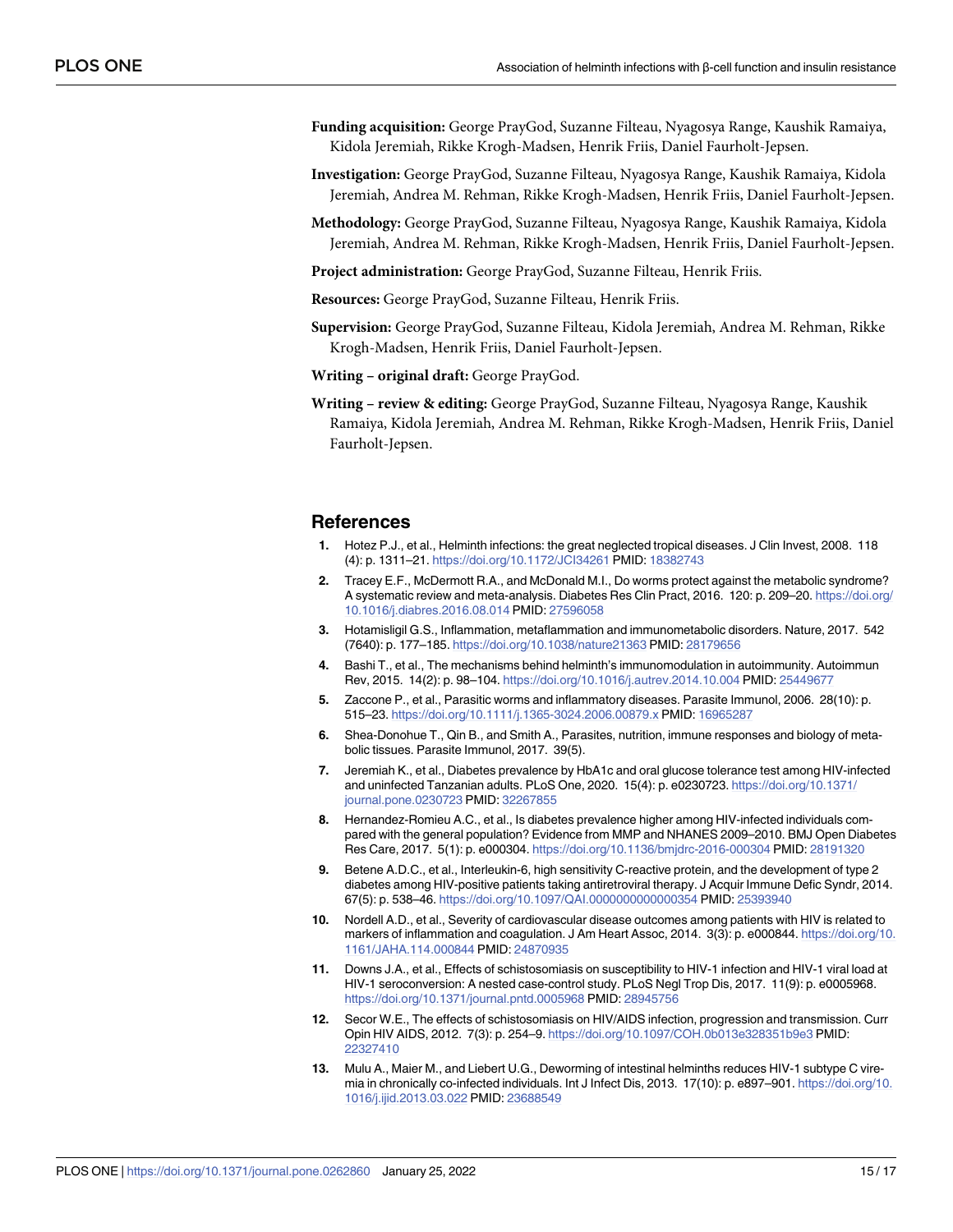- <span id="page-15-0"></span>**[14](#page-1-0).** Means A.R., et al., Antihelminthics in helminth-endemic areas: effects on HIV disease progression. Cochrane Database Syst Rev, 2016. 4: p. CD006419. [https://doi.org/10.1002/14651858.CD006419.](https://doi.org/10.1002/14651858.CD006419.pub4) [pub4](https://doi.org/10.1002/14651858.CD006419.pub4) PMID: [27075622](http://www.ncbi.nlm.nih.gov/pubmed/27075622)
- **[15](#page-1-0).** Reese T.A., et al., Helminth infection reactivates latent γ-herpesvirus via cytokine competition at a viral promoter. Science, 2014. 345(6196): p. 573–7. <https://doi.org/10.1126/science.1254517> PMID: [24968940](http://www.ncbi.nlm.nih.gov/pubmed/24968940)
- **[16](#page-1-0).** Osborne L.C., et al., Coinfection. Virus-helminth coinfection reveals a microbiota-independent mechanism of immunomodulation. Science, 2014. 345(6196): p. 578–82. [https://doi.org/10.1126/science.](https://doi.org/10.1126/science.1256942) [1256942](https://doi.org/10.1126/science.1256942) PMID: [25082704](http://www.ncbi.nlm.nih.gov/pubmed/25082704)
- **[17](#page-11-0).** Poitout V. and Robertson R.P., Glucolipotoxicity: fuel excess and beta-cell dysfunction. Endocr Rev, 2008. 29(3): p. 351–66. <https://doi.org/10.1210/er.2007-0023> PMID: [18048763](http://www.ncbi.nlm.nih.gov/pubmed/18048763)
- **[18](#page-2-0).** Filteau S., et al., Effects on mortality of a nutritional intervention for malnourished HIV-infected adults referred for antiretroviral therapy: a randomised controlled trial. BMC Med, 2015. 13: p. 17. [https://doi.](https://doi.org/10.1186/s12916-014-0253-8) [org/10.1186/s12916-014-0253-8](https://doi.org/10.1186/s12916-014-0253-8) PMID: [25630368](http://www.ncbi.nlm.nih.gov/pubmed/25630368)
- **[19](#page-2-0).** PrayGod G., et al., Daily multi-micronutrient supplementation during tuberculosis treatment increases weight and grip strength among HIV-uninfected but not HIV-infected patients in Mwanza, Tanzania. J Nutr, 2011. 141(4): p. 685–91. <https://doi.org/10.3945/jn.110.131672> PMID: [21346105](http://www.ncbi.nlm.nih.gov/pubmed/21346105)
- **[20](#page-2-0).** PrayGod G., et al., The effect of energy-protein supplementation on weight, body composition and handgrip strength among pulmonary tuberculosis HIV-co-infected patients: randomised controlled trial in Mwanza, Tanzania. Br J Nutr, 2012. 107(2): p. 263–71. [https://doi.org/10.1017/](https://doi.org/10.1017/S0007114511002832) [S0007114511002832](https://doi.org/10.1017/S0007114511002832) PMID: [21729372](http://www.ncbi.nlm.nih.gov/pubmed/21729372)
- **[21](#page-2-0).** World Health Organization, WHO Steps Manual [\(http://www.who.int/chp/steps/manual/en/\)](http://www.who.int/chp/steps/manual/en/). 2008: Geneva, Switzerland.
- **[22](#page-2-0).** Filmer D. and Pritchett L.H., Estimating wealth effects without expenditure data—or tears: an application to educational enrollments in states of India. Demography, 2001. 38(1): p. 115–32. PMID: [11227840](http://www.ncbi.nlm.nih.gov/pubmed/11227840)
- **[23](#page-2-0).** WHO, Global physical activity questionnaire (GPAQ) analysis guide [www.who.int/ncds/surveillance/](http://www.who.int/ncds/surveillance/steps/resources/GPAQ_Analysis_Guide.pdfLast) [steps/resources/GPAQ\\_Analysis\\_Guide.pdfLast](http://www.who.int/ncds/surveillance/steps/resources/GPAQ_Analysis_Guide.pdfLast) visit: 8/21/18
- **[24](#page-3-0).** Erhardt J.G., et al., Combined measurement of ferritin, soluble transferrin receptor, retinol binding protein, and C-reactive protein by an inexpensive, sensitive, and simple sandwich enzyme-linked immunosorbent assay technique. J Nutr, 2004. 134(11): p. 3127–32. <https://doi.org/10.1093/jn/134.11.3127> PMID: [15514286](http://www.ncbi.nlm.nih.gov/pubmed/15514286)
- **[25](#page-3-0).** Katz N., Chaves A., and Pellegrino J., A simple device for quantitative stool thick-smear technique in Schistosomiasis mansoni. Rev Inst Med Trop Sao Paulo, 1972. 14(6): p. 397–400. PMID: [4675644](http://www.ncbi.nlm.nih.gov/pubmed/4675644)
- **[26](#page-10-0).** Maizels R.M., Parasitic helminth infections and the control of human allergic and autoimmune disorders. Clin Microbiol Infect, 2016. 22(6): p. 481–6. <https://doi.org/10.1016/j.cmi.2016.04.024> PMID: [27172808](http://www.ncbi.nlm.nih.gov/pubmed/27172808)
- **[27](#page-3-0).** Ishengoma D.S., et al., Efficacy and safety of artemether-lumefantrine for the treatment of uncomplicated malaria and prevalence of Pfk13 and Pfmdr1 polymorphisms after a decade of using artemisininbased combination therapy in mainland Tanzania. Malar J, 2019. 18(1): p. 88. [https://doi.org/10.1186/](https://doi.org/10.1186/s12936-019-2730-1) [s12936-019-2730-1](https://doi.org/10.1186/s12936-019-2730-1) PMID: [30898164](http://www.ncbi.nlm.nih.gov/pubmed/30898164)
- **[28](#page-3-0).** Stancáková A., et al., Changes in insulin sensitivity and insulin release in relation to glycemia and glucose tolerance in 6,414 Finnish men. Diabetes, 2009. 58(5): p. 1212–21. [https://doi.org/10.2337/db08-](https://doi.org/10.2337/db08-1607) [1607](https://doi.org/10.2337/db08-1607) PMID: [19223598](http://www.ncbi.nlm.nih.gov/pubmed/19223598)
- **29.** Singh B. and Saxena A., Surrogate markers of insulin resistance: A review. World J Diabetes, 2010. 1 (2): p. 36–47. <https://doi.org/10.4239/wjd.v1.i2.36> PMID: [21537426](http://www.ncbi.nlm.nih.gov/pubmed/21537426)
- **[30](#page-3-0).** Wallace T.M., Levy J.C., and Matthews D.R., Use and abuse of HOMA modeling. Diabetes Care, 2004. 27(6): p. 1487–95. <https://doi.org/10.2337/diacare.27.6.1487> PMID: [15161807](http://www.ncbi.nlm.nih.gov/pubmed/15161807)
- **[31](#page-4-0).** de Luca C. and Olefsky J.M., Inflammation and insulin resistance. FEBS Lett, 2008. 582(1): p. 97–105. <https://doi.org/10.1016/j.febslet.2007.11.057> PMID: [18053812](http://www.ncbi.nlm.nih.gov/pubmed/18053812)
- **32.** Kahn S.E., Hull R.L., and Utzschneider K.M., Mechanisms linking obesity to insulin resistance and type 2 diabetes. Nature, 2006. 444(7121): p. 840–6. <https://doi.org/10.1038/nature05482> PMID: [17167471](http://www.ncbi.nlm.nih.gov/pubmed/17167471)
- **[33](#page-4-0).** Venkatasamy V.V., et al., Effect of Physical activity on Insulin Resistance, Inflammation and Oxidative Stress in Diabetes Mellitus. J Clin Diagn Res, 2013. 7(8): p. 1764–6. [https://doi.org/10.7860/JCDR/](https://doi.org/10.7860/JCDR/2013/6518.3306) [2013/6518.3306](https://doi.org/10.7860/JCDR/2013/6518.3306) PMID: [24086908](http://www.ncbi.nlm.nih.gov/pubmed/24086908)
- **[34](#page-4-0).** Mwangi T.W., Bethony J.M., and Brooker S., Malaria and helminth interactions in humans: an epidemiological viewpoint. Ann Trop Med Parasitol, 2006. 100(7): p. 551–70. [https://doi.org/10.1179/](https://doi.org/10.1179/136485906X118468) [136485906X118468](https://doi.org/10.1179/136485906X118468) PMID: [16989681](http://www.ncbi.nlm.nih.gov/pubmed/16989681)
- **[35](#page-4-0).** Babu S. and Nutman T.B., Helminth-Tuberculosis Co-infection: An Immunologic Perspective. Trends Immunol, 2016. 37(9): p. 597–607. <https://doi.org/10.1016/j.it.2016.07.005> PMID: [27501916](http://www.ncbi.nlm.nih.gov/pubmed/27501916)